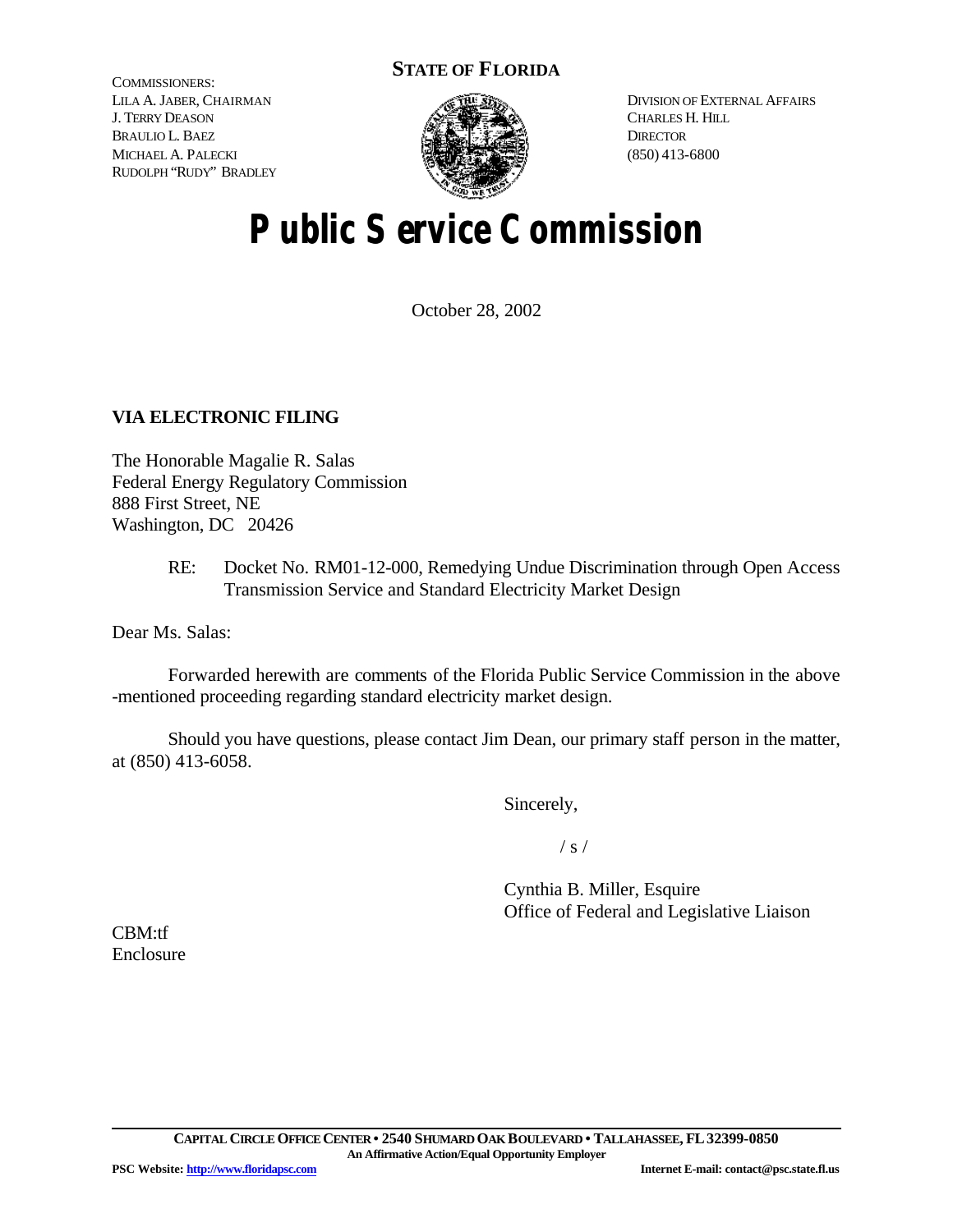### **UNITED STATES OF AMERICA BEFORE THE FEDERAL ENERGY REGULATORY COMMISSION**

)  $\mathcal{L}$  $\lambda$ 

Remedying Undue Discrimination through Open Access Transmission Service and Standard Electricity Market Design

Docket No. RM01-12-000

### **EXECUTIVE SUMMARY**

The Florida Public Service Commission (FPSC) expresses concerns with the jurisdictional over-reaching ofthe NOPR. This intrudes on our statutory responsibility to protect retail ratepayers. Our comments reflect two different themes. The first is to express our continued support for the development of robust wholesale markets. The other theme is to express great concern about the over-reaching and inappropriate assertion of FERC jurisdiction into areas of utility regulation which are *solely* the purview of state utility commissions. We continue to believe that the end goal of more competitive wholesale markets can be achieved without the jurisdictional transgressions and preemption engendered by this NOPR. The FPSC expresses the following concerns:

- # The FPSC is concerned that there is no demonstration of economic benefits to occur as a result of the SMD NOPR.
- # The FPSC is concerned that FERC is placing bundled retail transmission service under FERC authority.
- # The FPSC believes that the FERC has exceeded its authority in attempting to regulate Generation Resource Adequacy. (¶ 457 through 542)
- # The FPSC believes that the FERC cannot and should not assert any authority over demand responsive load. (¶ 517)
- # Participant funding needs to be made an explicit part of the SMD without the qualifications currently contained in the proposed NOPR. (¶ 197)
- # Formation of Regional State Advisory Committees is not the optimal mechanism to ensure state input. (¶¶ 551-555)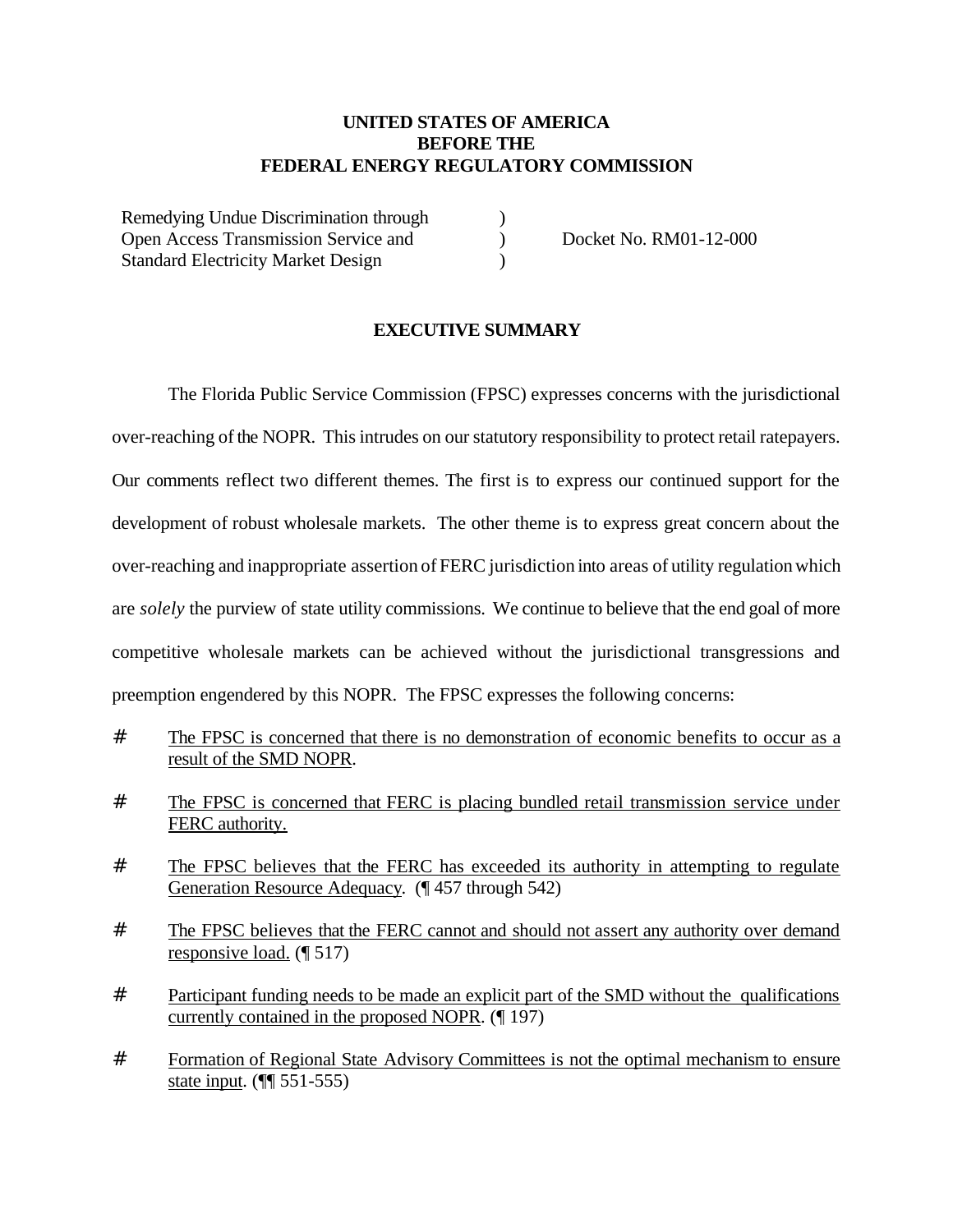- # The framework for market monitoring should be finalized and the market monitor should be functional prior to the implementation of SMD. (¶¶ 429-454)
- # The elimination of access charges for wheel throughs and wheel outs is not cost justified. (¶¶ 170, 179-188)
- # The FERC should recognize regional differences and existing state authority over load shedding and curtailment procedures. (¶¶ 158-159)

We specifically ask for the following:

- Prior to implementing new rules, the FERC should demonstrate economic benefits to occur as a result of the SMD NOPR.
- Proposed Rule 35.35 (a) should be changed to read: Applicability. Upon a formal finding by the FERC that a public utility that owns, controls or operates facilities used for the transmission of electric energy in interstate commerce has engaged in undue discrimination unrelated to statutory obligations imposed on it by state law or rule, that public utility must comply with the requirements of this rule by (date to be prescribed by the FERC).
- Proposed Rule 35.37 on generation resource adequacy should be deleted in its entirety.
- All references to the ITP being required to have operational control of demand side resources should be deleted;
- Participant funding needs to be made an explicit part of the SMD without the qualifications currently contained in the proposed NOPR.
- Formation of Regional State Advisory Committees is not the optimal mechanism to ensure state input. Instead, a Federal-State Joint Board is a better approach.
- The framework for market monitoring should be finalized and the market monitor should be functional prior to the implementation of Standard Market Design.
- The elimination of access charges for wheel throughs and wheel outs is not cost justified. Due to the impacts of cost shifting, FERC should conduct a proceeding where a more complete proposal is offered to show why elimination of access charges is cost justified.
- The FERC should recognize regional differences and existing state authority over load shedding and curtailment procedures.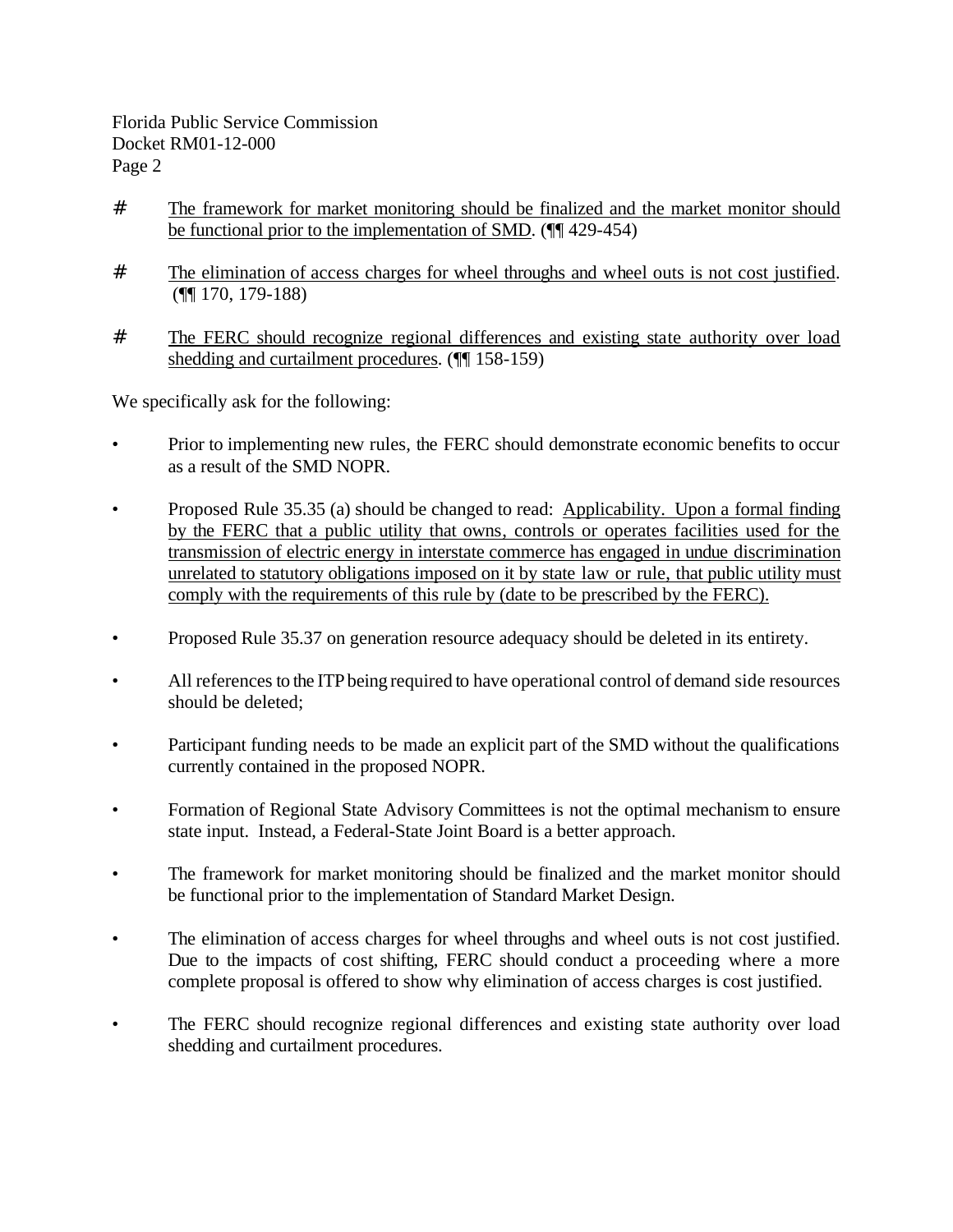### **UNITED STATES OF AMERICA BEFORE THE FEDERAL ENERGY REGULATORY COMMISSION**

)  $\mathcal{L}$ )

Remedying Undue Discrimination through Open Access Transmission Service and Standard Electricity Market Design

Docket No. RM01-12-000

### **COMMENTS OF THE FLORIDA PUBLIC SERVICE COMMISSION**

The Florida Public Service Commission (FPSC) offers the following comments in response to FERC's Standard Market Design (SMD) NOPR issued July 31, 2002. Our comments reflect two different themes. The first is to express our continued support for the development of robust wholesale markets. The other theme is to express great concern about the over-reaching and inappropriate assertion of FERC jurisdiction into areas of utility regulation which are *solely* the purview of state utility commissions. We continue to believe that the end goal of more competitive wholesale markets can be achieved without the jurisdictional transgressions and preemption engendered by this NOPR.

1. The issuance of the SMD NOPR raises two impediments to additional progress in implementing regional transmission organizations. First, the massive scope of this NOPR and the need to respond to it is taking extensive resources from both state commissions and stakeholders. Unfortunately, these resources tend to be the same ones involved in implementing the regional RTOs. Thus, time and talent are dedicated to responding to new FERC initiatives before earlier initiatives are fully operational. Second, we are greatly concerned that the resolution of jurisdictional disputes created by this NOPR may, in fact, delay the timely start up of regional transmission organizations. The FPSC and the Florida utilities have made great progress in moving forward with GridFlorida as envisioned and defined under Order 2000. FERC's new jurisdictional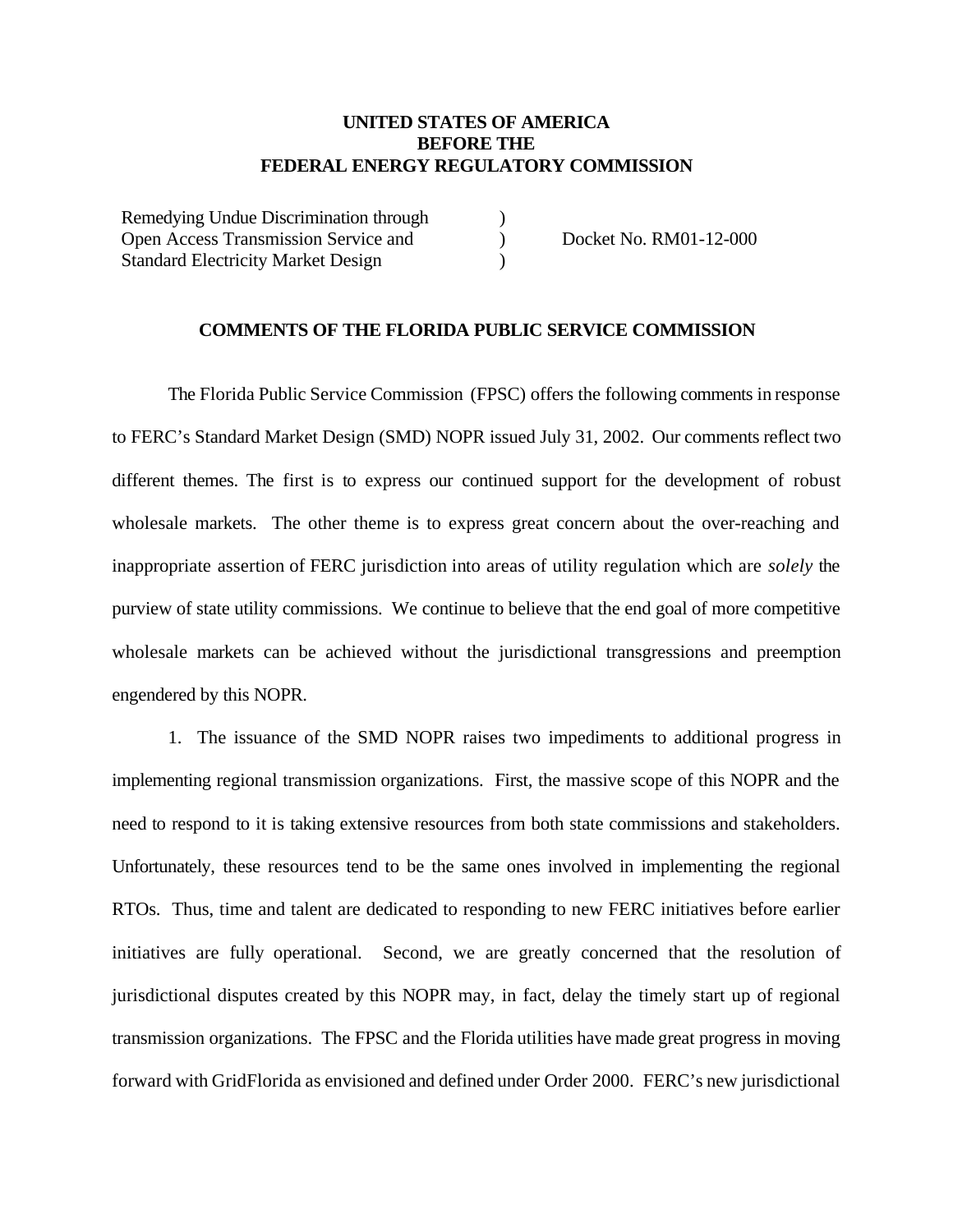intrusions into areas of responsibility that are clearly state jurisdictional, give pause as to whether such progress can be sustained.

2. We should note that some of our comments reflect frustration with the lack of clarity in the NOPR rather than specific recommendations, since many aspects of the NOPR are, at best, very general in nature, and in some cases, seem to have been "tossed" out for comments with little deliberation on how they will be implemented or work in practice.

### **Part I - Background to Florida's Comments**

3. The FPSC has supported the policy directions required by the FERC in its recent RTO orders. While we certainly had jurisdictional concerns with Order 888 and Order 888-A, we did not dispute the end state objectives contained therein. We agree that robust, competitive wholesale markets are beneficial to customers throughout the electric industry. We concurred with FERC for onlyasserting its jurisdiction over the "unbundled" aspect oftransmission access thatoccurred either through voluntary actions on the part of utilities or through the mandate of retail access by state authorities. We also accepted the veracity of FERC's assertion in Order 2000 that participation by jurisdictional utilities in RTOs would be voluntary. Both of these orders were predicated on the generic finding of discriminatory treatment of wholesale transmission customers by incumbent utility systems.

4. Based on these two precedential conditions – voluntary participation in RTOs and FERC's recognition of appropriate state/federal jurisdictional boundaries – the FPSC has been instrumental in promoting the development of a peninsular Florida regional transmission organization. In Order No. PSC-01-2489-FOF-EI (issued December 20, 2001), the FPSC gave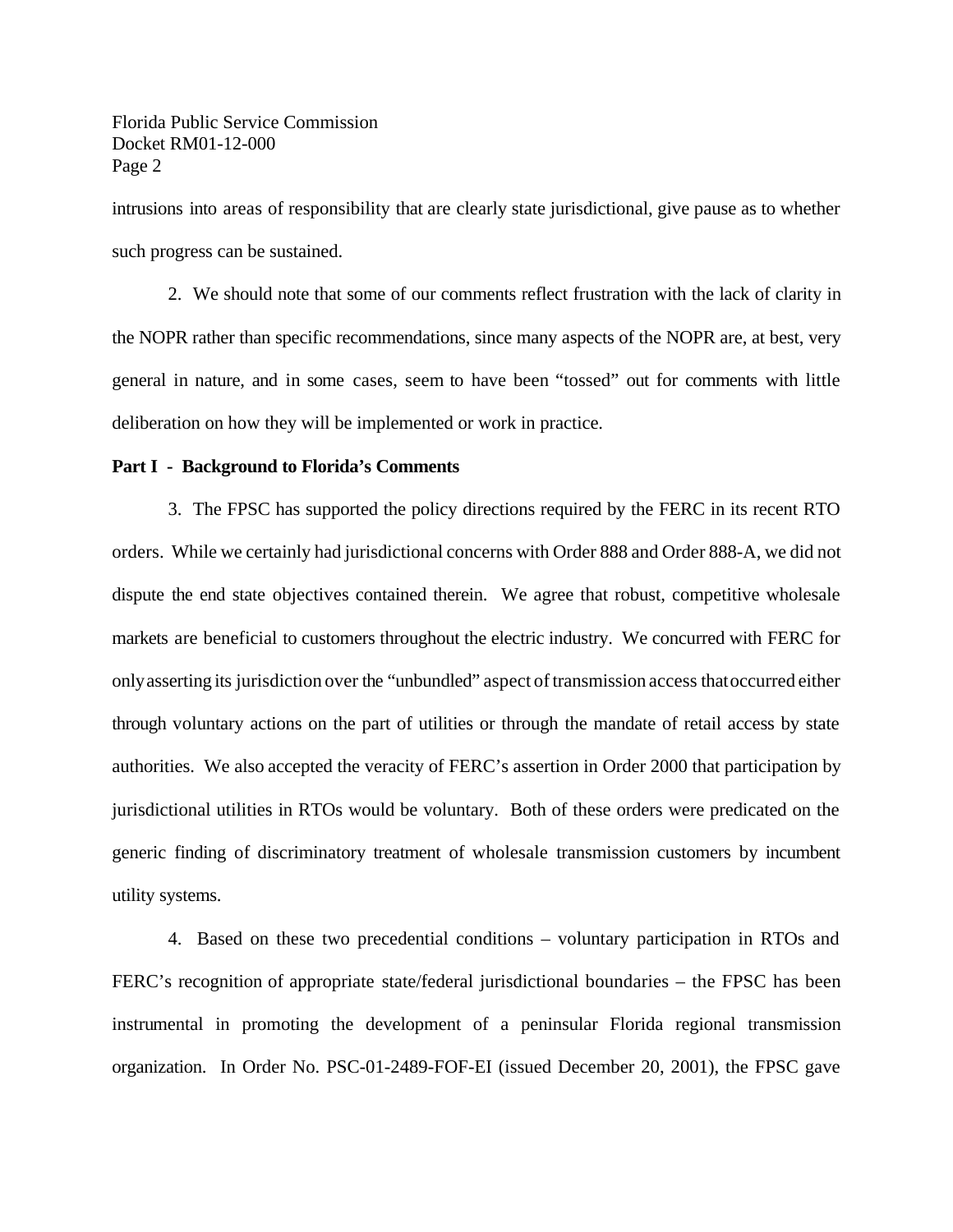initial approval for peninsular Florida utilities to participate in a Florida regional transmission

organization (GridFlorida), and in our Final Order, we determined:

As a policy matter, we support the formation of anRTO to facilitate the development of a competitive wholesale energy market in Florida. In the long-term, the efficiencies and benefits identified through our evidentiary hearing should put a downward pressure on transmission and wholesale generation rates, and, in turn, on retail rates. Accordingly, our decision in this Order is supportive of FERC's clear policy favoring RTO development. Given our responsibilities to regulate retail aspects of transmission, FERC's responsibilities to regulate wholesale aspects of transmission, and GridFlorida's effects on both, we believe that our decision contributes to the collaborative process necessary to ensure development of an RTO that satisfies both Federal and State policy concerns. We intend to work cooperatively with both FERC and the GridFlorida Companies towards this end.

This order approving the formation of GridFlorida was not based on a finding of the existence of

discriminatory practices in providing transmission services.

5. With the issuance of the FPSC Order No. PSC-02-1199-PAA-EI in Docket No. 020233-

EI on September 3, 2002, we gave final approval to most issues associated with governance, structure, operations, and planning of GridFlorida. Because the applicants submitted a market design proposal that dramatically differed from the one originally filed with the FPSC and tentatively approved by this Commission, we plan to conduct a hearing to take testimony on this remaining component of GridFlorida.<sup>1</sup> We note that the Applicants proposed market design has many of the features specified in FERC's SMD NOPR, including locational marginal pricing, day ahead energy markets, ancillary service markets, and the elimination of pancaked rates.

<sup>1</sup>On October 3, 2002, the Public Counsel filed an appeal at the Florida Supreme Court of the September 3 FPSC Order. The filing of the notice resulted in an automatic stay of the Order, *Citizens of the State of Florida v. Lila Jaber*. Thus, pending disposition of the appeal, the expedited hearing will now be delayed.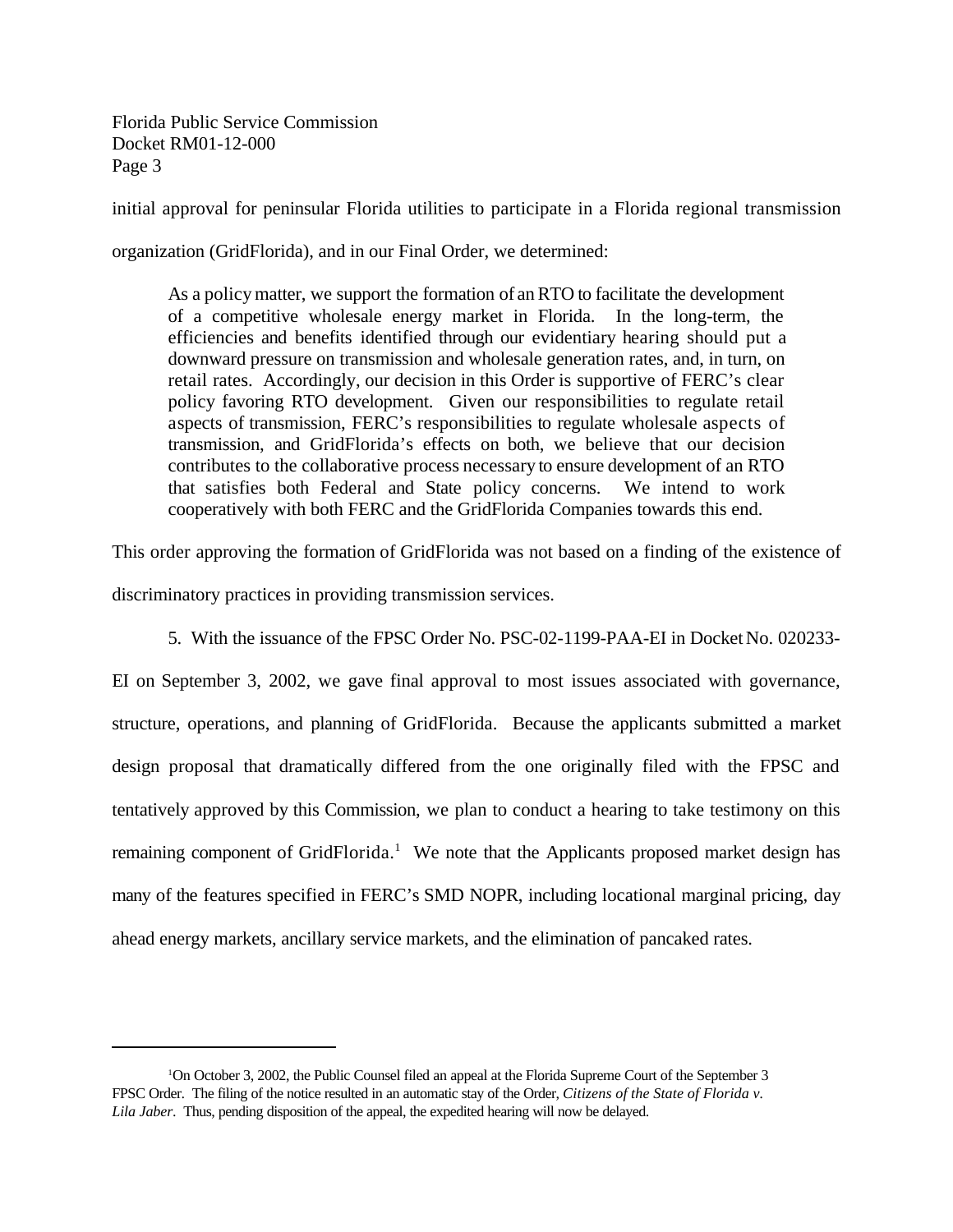6. The point of this short historical recitation is to illustrate both the progress we are making and the general concurrent, regulatory direction that the FPSC and the FERC have been taking. However, we are concerned that this positive, regulatory partnership may be harmed by the FERC's adoption of some components of the current SMD NOPR. We begin by highlighting the requirements in the NOPR which we believe exceed FERC's authority and jeopardize the progress that has been made. Our underlying reason for concern with preemption is that it precludes our statutory obligations to protect retail ratepayers.

### **Part 2 - Comments**

## **The FPSC is concerned that there is no demonstration of economic benefits to occur as a result of the SMD NOPR.**

**Specific FPSC recommendation: We again ask the FERC to undertake a proper and well designed evaluation of the economic benefits that are likely to accrue with the issuance of this NOPR prior to its final adoption.** 

7. The FPSC has a generalized concern that the expansive and experimental nature of the SMD components are being imposed without any evidence of associated economic benefits. As a threshold demonstration, FERC should provide an empirically sound cost-benefit analysis. While thisis a necessary step to move forward with SMD, it will not remedy the other jurisdictional issues discussed in these comments. FERC is imposing a standardized market design on a national level that is relatively untested in the US domestic utility markets. Despite the claims of FERC staff in at least two regional meetings that locational marginal pricing (LMP) works in New Zealand and therefore is appropriate for all utilities and regions in the United States, the FERC should certainly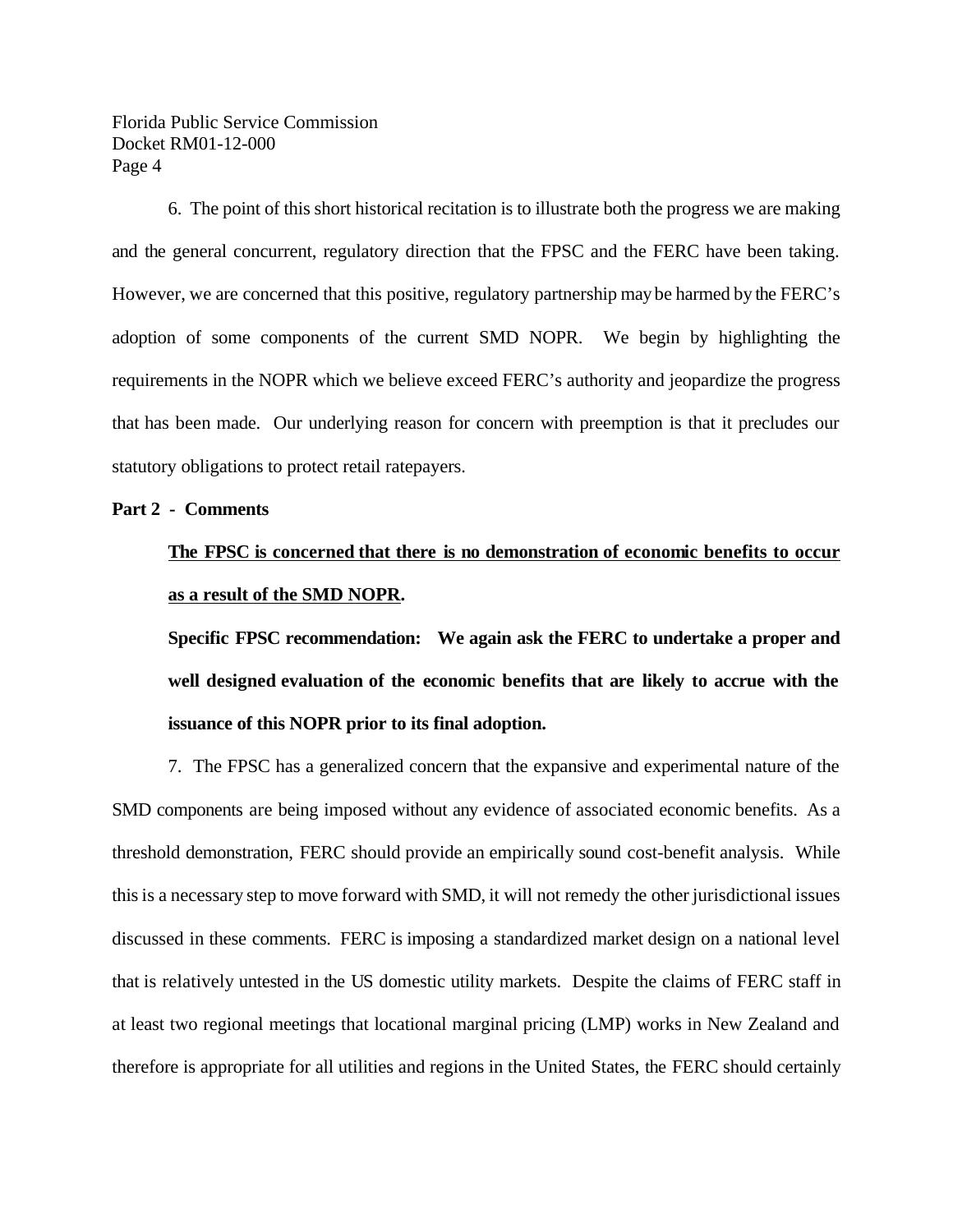appreciate state concerns thatsuch revolutionary changes to wholesale energy transactions imposed by the SMD NOPR create at best a massive, involuntary experiment being imposed on retail customers without proper controls, exit strategies, or any evaluation criteria for measuring its consequences. Commissioner Breathitt's comments in her concurring opinion are right on the mark —LMP paired with ancillary markets have not been tested outside the tight power pools of the Northeast.

8. FERC's headlong charge to impose a single, national SMD is especially troublesome given the complete failure of the FERC to provide any defensible economic justifications for the end state market the FERC seeks to create. Our comments along with almost every other respondent's comments in RM01-12-000 to the ICF report entitled *Economic Assessment of RTO Policy* pointed out the complete failure of this study to demonstrate any credible, economic efficiencies to be gained from such an overhaul of the existing wholesale market. We recognize that such economic efficiencies may be possible, but we take little comfort in the justifications provided by the FERC that such efficiencies will accrue to Florida ratepayers. Many other states expressed similar skepticism in their comments on the ICF study.<sup>2</sup>

9. We also question the need for the mandatary imposition of this entirely new, untested market design given the current political and economic environment in which the electric industry finds itself. The picture of the impending deregulation of the utility industry painted in Order 888 and Order 2000, and carried forth by the FERC in the appellate review process, is simply not being

 $2$  We note that a number of southern states under the auspices of SEARUC have contracted a detailed benefit cost study for their region. Results of this work could be of great value to the FERC when it re-examines regional impacts of the SMD NOPR.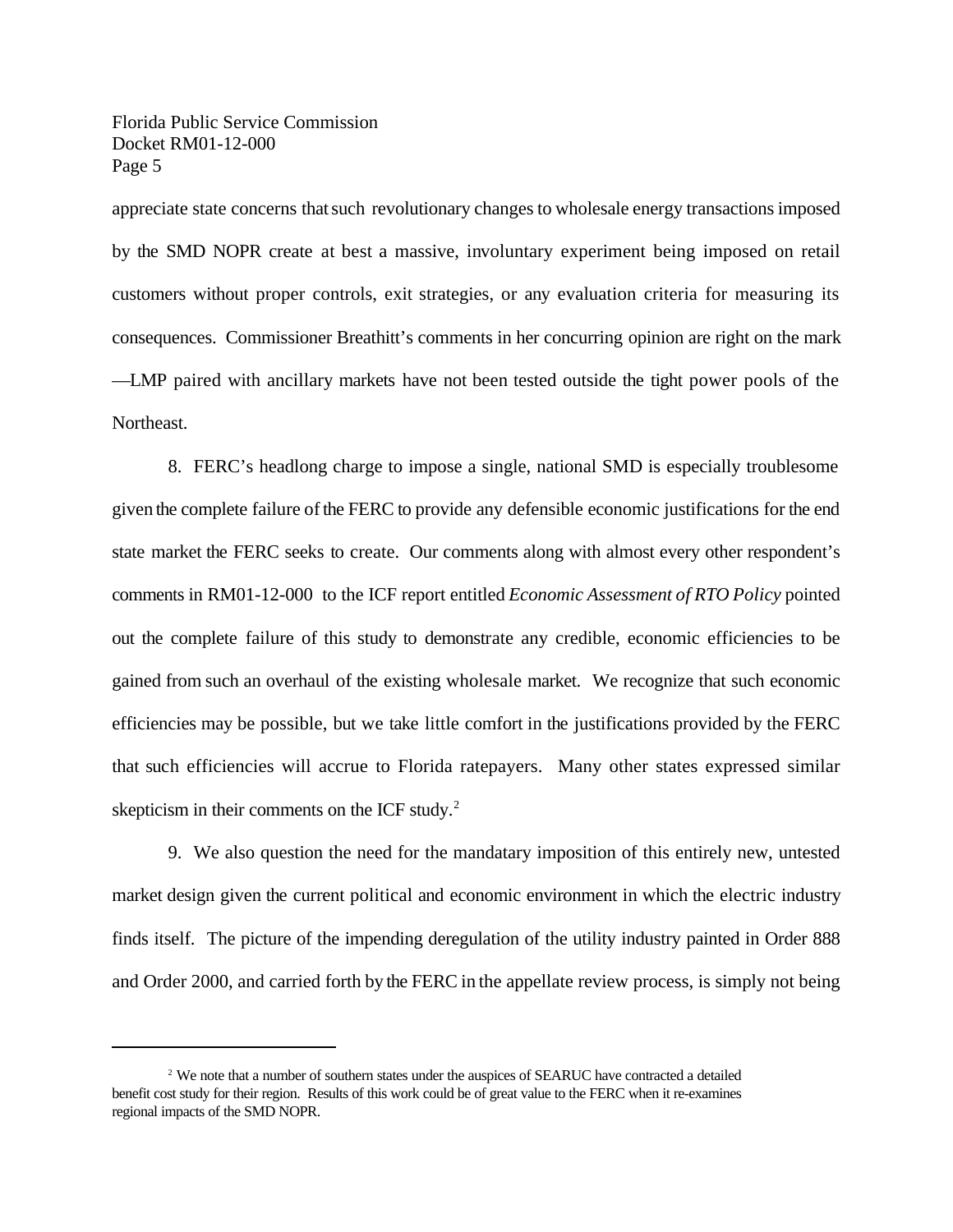realized. We point out that Arizona has just repealed its generation divestiture requirements, California has suspended the right of retail choice, and Montana, New Mexico, Oklahoma, Arkansas, and West Virginia have delayed the introduction of retail choice. Moreover, the chaos and uncertainty created by the California experience, the financial implosion of the merchant generation industry, and the resulting diminishment of credit have fundamentally altered the prospects for rapid development ofthe wholesale power industry. Implicitly, this NOPR recognizes the failure of many aspects of retail choice and the lack of maturation of wholesale markets by imposing ever more prescriptive requirements with respect to market design and practices. What was once a concept to allow different models to develop based on appropriate regional differences is now one of a single, FERC conceptualized market model. Our concern is that such oversight is not limited to that portion of service over which FERC has and should assert authority, that is unbundled transmission service, but now extends to areas such as generation reserve requirements, bundled retail transmission service, and the imposition of the various independent transmission provider (ITP) mandated controls over the operations of load serving entities demand side programs.

## **The FPSC is concerned that FERC is placing bundled retail transmission service under FERC authority.**

**Specific FPSC Recommendation: Rule 35.35 (a) should be changed to read: Applicability: Upon a formal finding by the FERC that a public utility that owns, controls or operates facilities used for the transmission of electric energy in interstate commerce has engaged in undue discrimination unrelated to statutory obligations**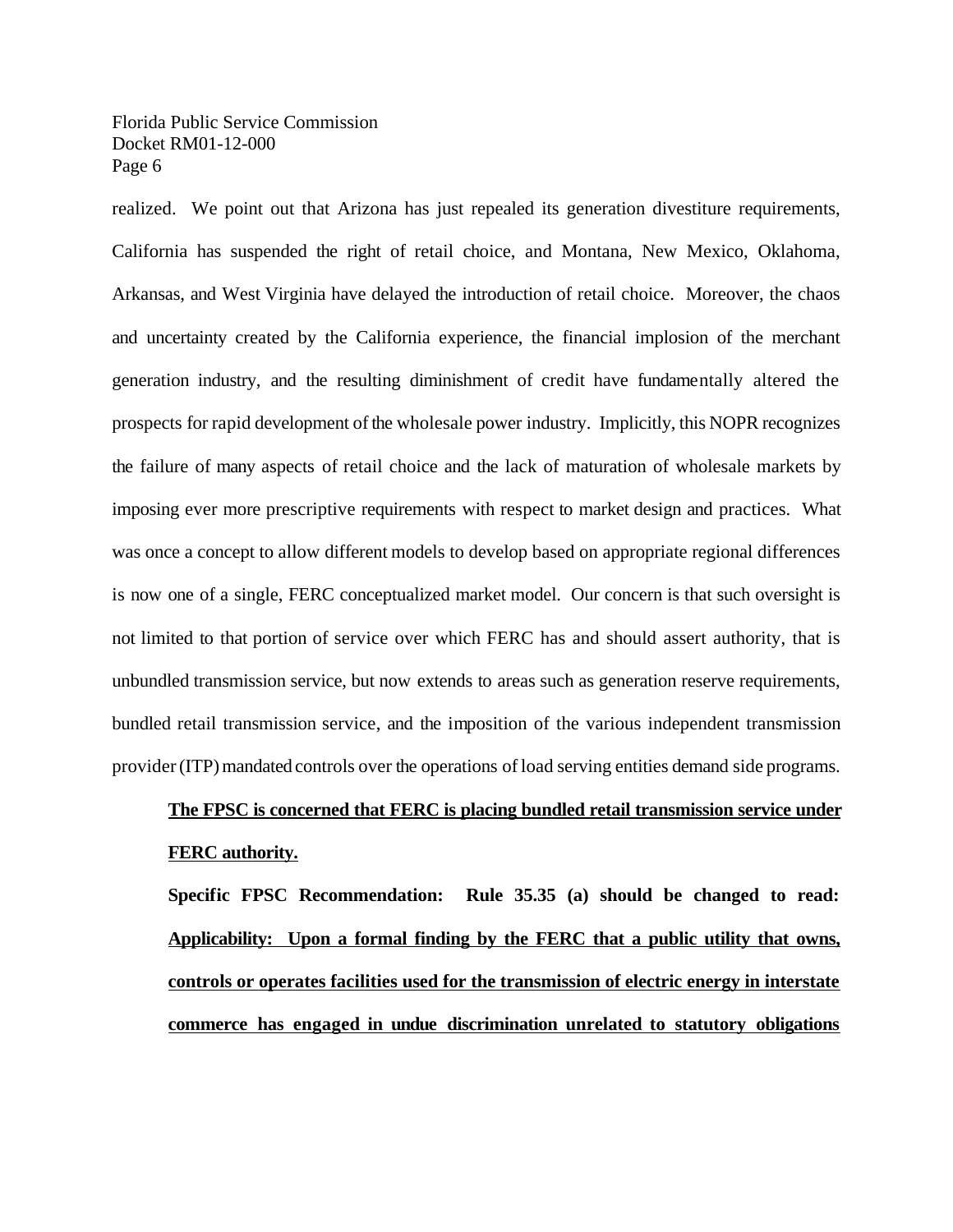## **imposed on it by state law or rule, that public utility must comply with the requirement of this rule by (date to be prescribed by the FERC).**

10. The FPSC is concerned about the preemption of state authority that results from the adoption of this rule. This is a bold intrusion of federal authority into states that continue to have bundled, retail service. Our responsibility is to protect the retail ratepayer and provide recourse for the retail ratepayer. The Florida legislature has set this out in statutes, and it is their decision to do so. In both Order 888 and Order 2000 the FERC acknowledged that many states, including Florida, have not elected to implement retail choice. Based on this fact, the FERC made a clear distinction between transmission service provided as "bundled" versus "unbundled." In its filing with the U.S. District Court of Appeals, the FERC acknowledged a legal distinction between these two types of services and stated that, while it probably had jurisdiction over both types of transmission service, Order 888 was directed toward remedying undue discrimination over wholesale transmission service. It chose at that time not to assert authority over retail, bundled transmission service.

11. In fact, the legal basis for asserting jurisdiction over bundled retail service in this order rests almost entirely on various "hypothetical examples" of practices described in Appendix C of the NOPR. FERC alleges that since such hypothetical results could occur, then discrimination is occurring. The following statement in the NOPR at ¶36 is the principal legal basis for the expansive reach of this NOPR and the attendant jurisdictional transgressions:

The specific reasons for requiring reform are many. Market participants have identified, through formal complaints, hotline calls, public conferences, and pleadings, the difficulties they have experienced in gaining equal access to the transmission grid to compete with vertically integrated utilities to serve load. Much ofthis problemis directly attributable to the remaining ability of vertically integrated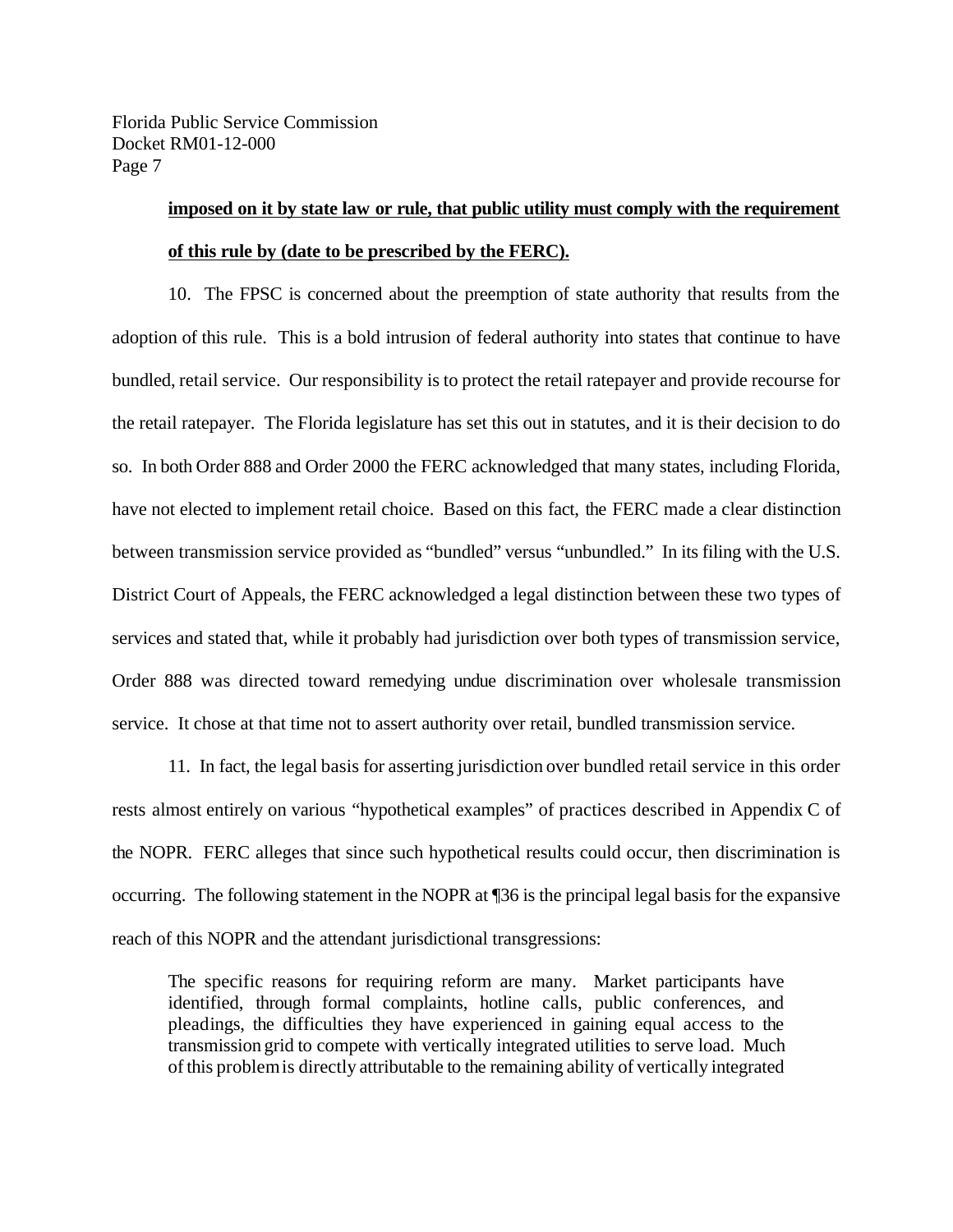> utilities (and the existence of sufficient incentives) to exercise some degree of transmission market power in order to protect their own generation market share.

12. Moreover, the FERC states at ¶36 that its anonymous "hotline" call in, complaint line is also part of its evidentiary record of discrimination. Neither the FPSC nor the utilities can determine if any such complaints have been reported to this anonymous number, however, we can state that since the issuance of Order 888, the utilities in Florida have not had a single formal complaint filed with the FERC with respect to allegations of undue discrimination under Section 206 of the FPA.<sup>3</sup>

13. No specific instances of Florida utilities engaging in discriminatory practices is offered.

Taken in conjunction with its pleadings in the appeal of Order 888 and Order 2000, the FERC

practically asserts that the very existence of a vertically, integrated utility is prima facie evidence

of undue discrimination. To wit, Order 2000 states:

However, we cannot ignore the fact that the vertically integrated structure reflected in the industry today was created to support the business objective of a franchised monopoly service provider that owned and operated generation, transmission and distribution facilities *primarily to serve requirements customers at wholesale and retail in a non-competitive environment* (emphasis added).

14. This is exactly what Florida and many other states have decided is best for their citizens! While we are moving toward greater wholesale competition, the Florida legislature has not undertaken any legislative steps to open up Florida to retail choice. Morever, to date, the Florida legislature elected not to implement recommendations of the blue ribbon 2020 Study Commission

<sup>&</sup>lt;sup>3</sup> Note, we acknowledge there have been disputes on what are the parameters for assigning costs with respect to interconnections for merchant power plant developers seeking to interconnect to the transmission grid. The FPSC has intervened in a number of these cases and the disputes often involve administrative determinations of the appropriate cost assignment categories. Disputes like these do not represent examples of preventing open access to transmission resources.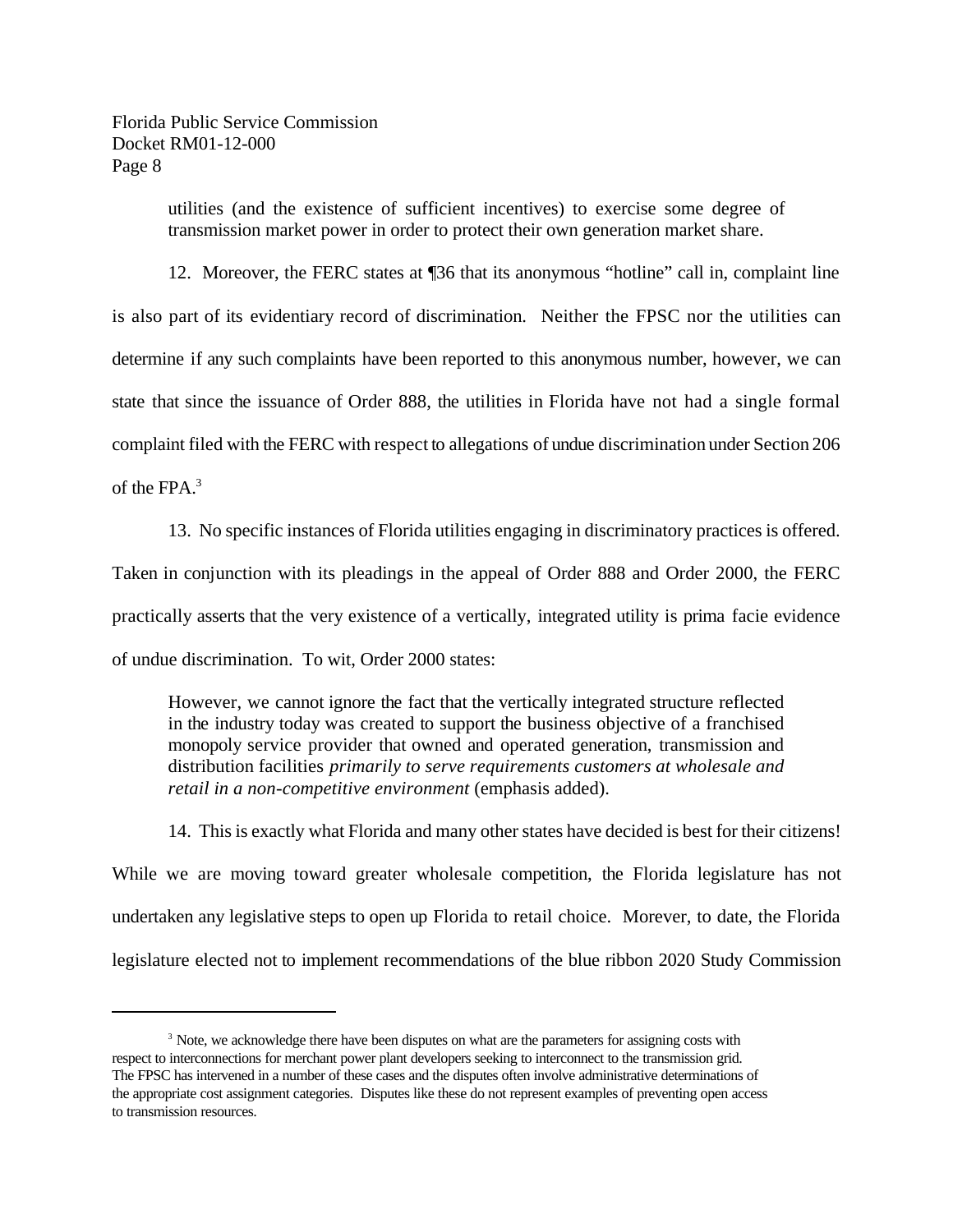to initiate steps to permit the separation of existing generation into affiliates for the purpose of furthering wholesale competition in Florida. Yet, the very existence of state regulated vertical utilities hasled the FERC to impose overly intrusive and jurisdictionally questionable requirements that retail transmission facilities and services be mandatorily transferred to an ITP. When viewed in conjunction with other FERC NOPRs including business practices and Standards of Conduct for Transmission Providers (RM01-12-000), it is clear that FERC's goal is to completely sever and remove the transmission service obligations of integrated, bundled utilities from the distribution and generation responsibilities to serve retail customers.

15. With respect to the examples of practices that could constitute undue discrimination, we are not naive enough to believe that such practices have not and do not occur. However, a generic indictment of an entire industry in the absence of a finding of specific wrongdoing seems patently unfair and a violation of any reasonable due process procedures. Take for example, the transmission loading relief (TLR) situation. In Appendix C, the FERC generates an "example" where TLR's could be used to advantage an incumbent utility. However, a study performed for the Southeastern Association of Utility Commissioners found that for the SERC region there were no TLRs of firm transmission service for 1998 and 1999; there was one TLR event for firm load in 2000.<sup>4</sup> With respect to the Florida Reliability Coordinating Council (FRCC) region, there have been no TLRs of firm transmission service from 1998 to date.<sup>5</sup> Here again, the legal basis for this NOPR infers

<sup>4</sup> Southeastern Infrastructure Assessment. May 8, 2002. Prepared for the Southeastern Association of Regulatory Commissioners. Also, call to the FRCC on September 9, 2002 to update 2002 information.

<sup>&</sup>lt;sup>5</sup> Personal communication from Mr. Ken Wiley, Florida Reliability Coordinating Council, September 6, 2002. We note there were some TLRs for nonfirm transmission requests for 1998 and 1999, but there has been no TLRs for nonfirm since then.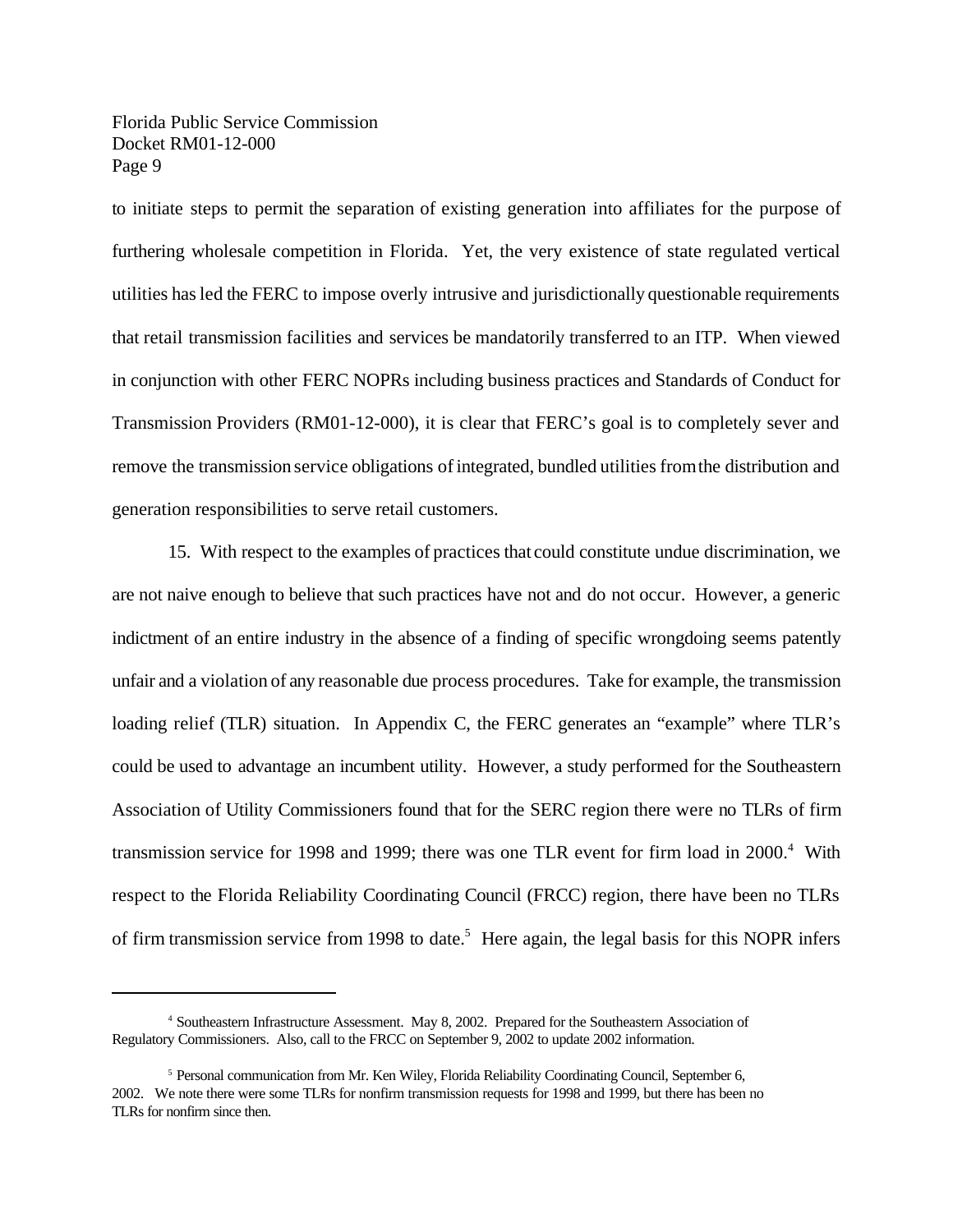guilt from the possibility of such actions—not based on any evidentiary record that any single Florida utility has engaged in such discriminatory behavior.

16. We will reiterate our position that in bundled states with a statutory obligation to serve retail load, this native load (along with contracted full requirement customers, network customers and appropriate long-term firm contract customers) should, in some cases, have preferential treatment to the transmission systemthatwas built to serve that load. FERC has clearly decided to ignore the historical and contemporary utility industry as it exists in Florida and in the majority of other states today. Most transmission was built to connect retail regulated generators with incumbent, franchised load areas and to serve network requirement customers. Even transmission that was interconnected to other franchised utilities was constructed first and foremost to serve native load reliably and economically. It was not designed as an open access transmission system to facilitate wholesale transactions between all points in the system. This is not an argument to allow "undue" discrimination on the part of vertically integrated utilities, but a recognition of appropriate levels of priority access to the existing grid with respect to obligations to serve, system reliability, and allocation of system resources. These are essential and vital areas of state jurisdiction and are essential elements for the provision of bundled, retail electric service.

## **The FPSC believes that the FERC has exceededits authority inattempting to regulate Generation Resource Adequacy. (¶ 457 through 542)**

**Specific FPSC Recommendation: Section 35.37 of this rule should be deleted in its entirety.**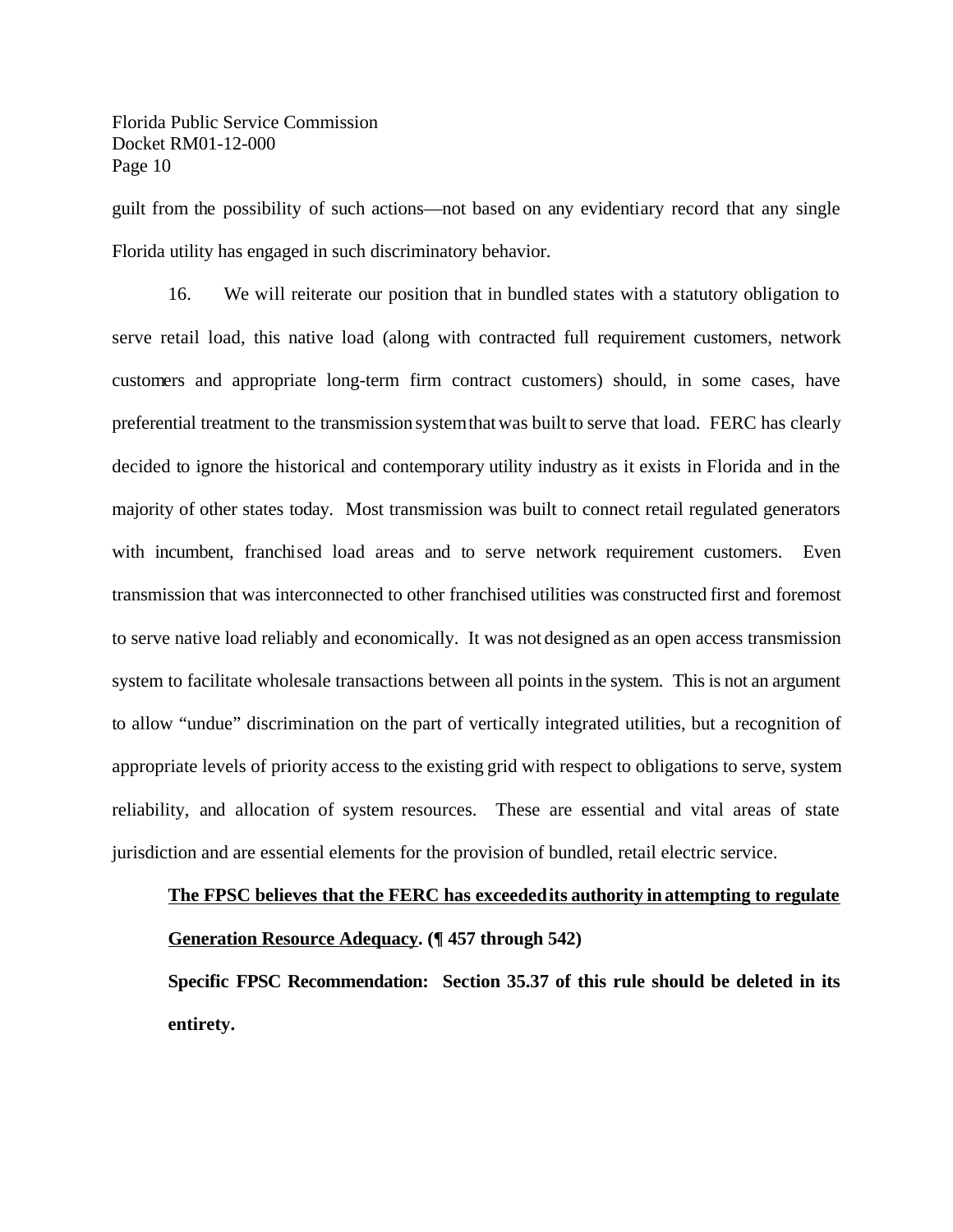17. Section 201(b)(1) of the Federal Power Act gives the FERC authority over transmission facilities and wholesale sales, but specifically excludes authority over "facilities used for the generation of electric energy or over facilities used in local distribution . . . ." However, in this NOPR the FERC attempts to extend its authority to generation resource adequacy by requiring the Independent TransmissionProvider (ITP) to (i) perform an electric demand forecast for the last year of the planning horizon and (ii) apportion the regional resource adequacy requirement for the last year of the planning horizon among the load-serving entities in its area on the basis of the ratio of their loads (35.37). This requirement goes on to require the load-serving entity to submit a plan to the ITP and gives the ITP some ill-defined authority to make sure the LSE is in compliance with the plan.

18. Thisis a major intrusion into specific generation and reliability standards that are not FERC jurisdictional. The FERC attempts to do by proxy what it cannot do itself; that is, require the ITP to perform regulatory functions without the specific delegation of authority and with the improper assumption of authority exclusively reserved to the states. Nor does FERC's claim that this is a minimumsafety net and well below traditional reserve margin levels impart to this standard any legal authority (¶490). We do not challenge that ITP's with the appropriate grants of authority from state legislatures, state commissions, regional state oversight, or even through accepted reliability council standards and practices can set generation reserve requirements, we simply point out that the Federal Power Act does not grant FERC such authority.

19. We supportFERC's goal to ensure adequate generation resources are available in the wholesale market and we recognize multi-state ITPs add a complexity to properly establishing such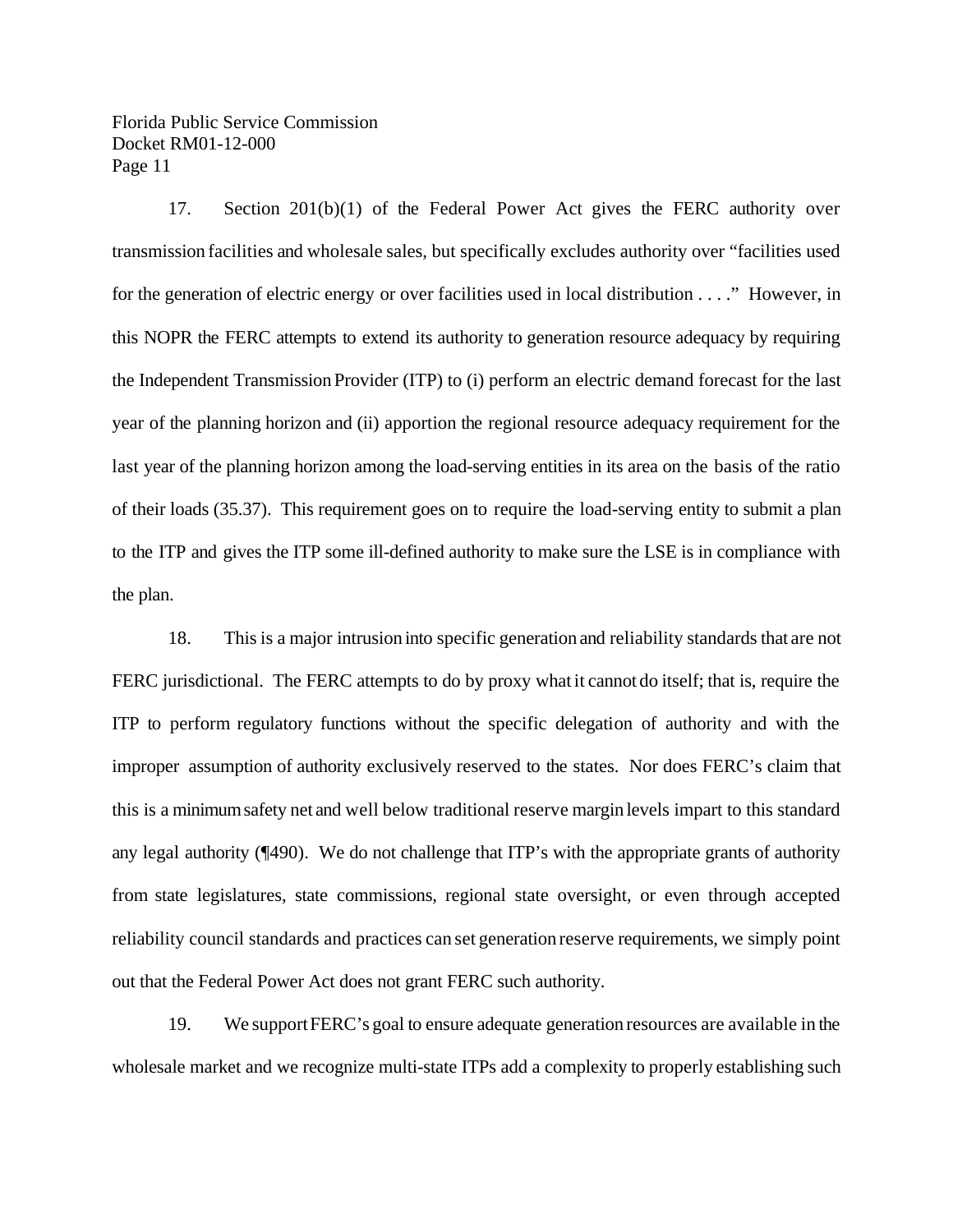standards. However, state commissions in states with integrated utility planning and requirements that adequate planning reserves be maintained by vertically integrated utilities have long been performing this function. In retail access states, these same commissions or their legal proxy such as reliability councils can set reserve requirements for the load-serving entities that participate in regional power pools or ITPs. There is simply no need nor authority for FERC to venture into this area.

20. Nor is the lack of jurisdiction remedied by the proposal in the NOPR that Regional State AdvisoryCommittees(RSACs) be established to assist the ITP in determining the proper level of generation reserves. Once again, FERC cannot do by the RSAC proxy what they cannot do under the Federal Power Act. We do not question that RSACs could legally impose generation reserve requirements given the particular grant of authority in each participating state – FERC simply cannot require the RSACs to order ITPs to impose such standards.

21. Florida has extensive jurisdiction under Florida statutes to require generation reserves, ensure adequate capacity, and to order construction of necessary infrastructure if it deems necessary. Currently, our investor owned utilities have agreed to maintain a 20 percent reserve margin due to the extremely weather-sensitive peaks that occur here. There is simply no need for this NOPR under the guise of transmission discrimination to be setting reserve requirements on state regulated, load-serving entities. This will encroach on our ability to protect retail ratepayers.

## **The FPSC believes that the FERC cannot and should not assert any authority over demand responsive load.** (¶ 517)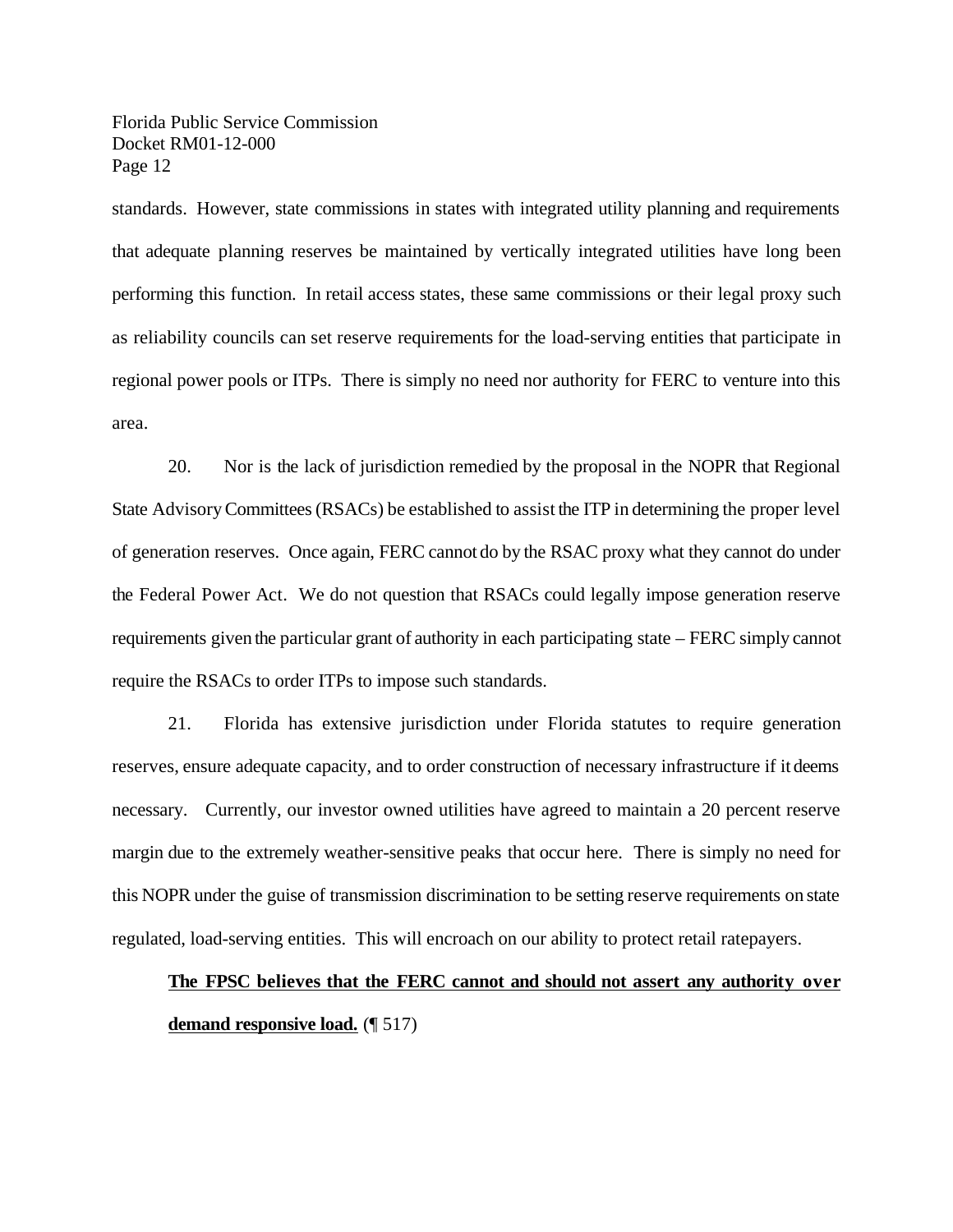## **Specific FPSC Recommendation: All references to the ITP being required to have operational control of demand side resources should be deleted.**

22. Paragraph 517 of the NOPR gives considerable authority to the ITP to decide what is the appropriate treatment of demand responsive load. The FPSC again believes that the Federal Power Act does not convey any authority to the FERC to determine how such resources shall be used in determining generation adequacy, how such resources shall be used in determining operational reliability, and what is the appropriate treatment of such resources in the operation of either day ahead or real time markets. Moreover, the actual dispatch of such resources by the ITP can only be done with the consent of the incumbent utility and by inference with the oversight and approval of the state commission.

23. Florida is unique in that it has one of the highest percentages of interruptible load in the country. Due to our aggressive deployment of residential load control devices and the use of interruptible rate tariffs for commercial and industrial customers, some 2,700 mWs of summer demand and 3,634 mWs of winter demand are used as demand side resources in Florida. These represent 6.7 percent and 8.4 percent of our projected 2002 summer and 2002/2003 winter total demand respectively. These are fully dispatchable resources which are under the control of the utility's dispatch center. All dispatchable load is deployed under rates, terms, and conditions approved by the FPSC such as the duration of the interruption, the frequency, and the time of interruption. The utilization of demand side resources such as these must comply with all the customer tariffs and the operation of such rates, terms, and conditions cannot be legally delegated to the ITP without the consent of the utility that offers the tariffs and the FPSC that approves them.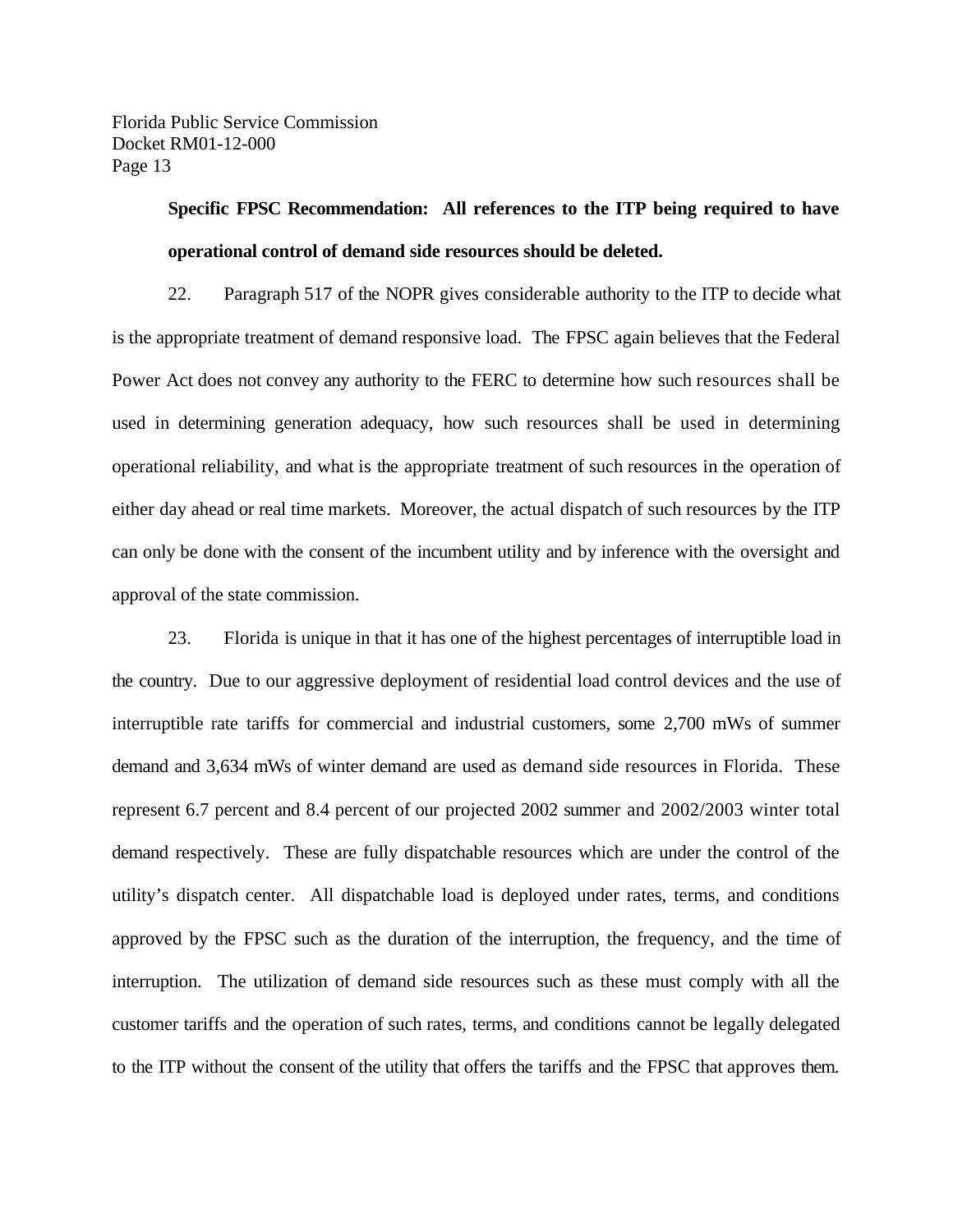This does not mean that in some jurisdictions such control may not be ceded or contracted to the ITP by utilities, but the FERC does not have authority to order such arrangements.

## **Participant funding needs to be made an explicit part of the SMD without the qualifications currently contained in the proposed NOPR.** (¶ 197)

24. The SMD NOPR discusses participant funding as a means to fund new transmission construction. However, it is predicated on certain conditions including that transmission planning be conducted by an ITP or similar organization and that any upgrades requested be part of a regional plan. In addition, the NOPR does not specify how participant funding will be implemented.

25. The FPSC generally supports the concept of participant funding because it more correctly aligns new infrastructure costs with those causing the costs (or in the case of interconnection facilities and transmission upgrades those requesting the upgrades). Without greater detail we cannot glean how FERC intends to implement participant funding. However, we believe that since participant funding better matches cost causers with beneficiaries that such a funding approach should be used for current transmission upgrades regardless of whether anRTO exists and whether planning is performed by an independent entity. A good regulatory pricing philosophy is not time dependent or organizationally dependent.

26. Furthermore, we believe that participant funding has a number of key elements that are not articulated in this NOPR. First, we concur that upgrades necessary to maintain an existing level of reliability or to ensure that current transmission capabilities are maintained should be uplifted to all users of the system. However, for incremental improvements beyond these—such as facilities to permit interconnection to the grid, upgrades to provide Network Access Service,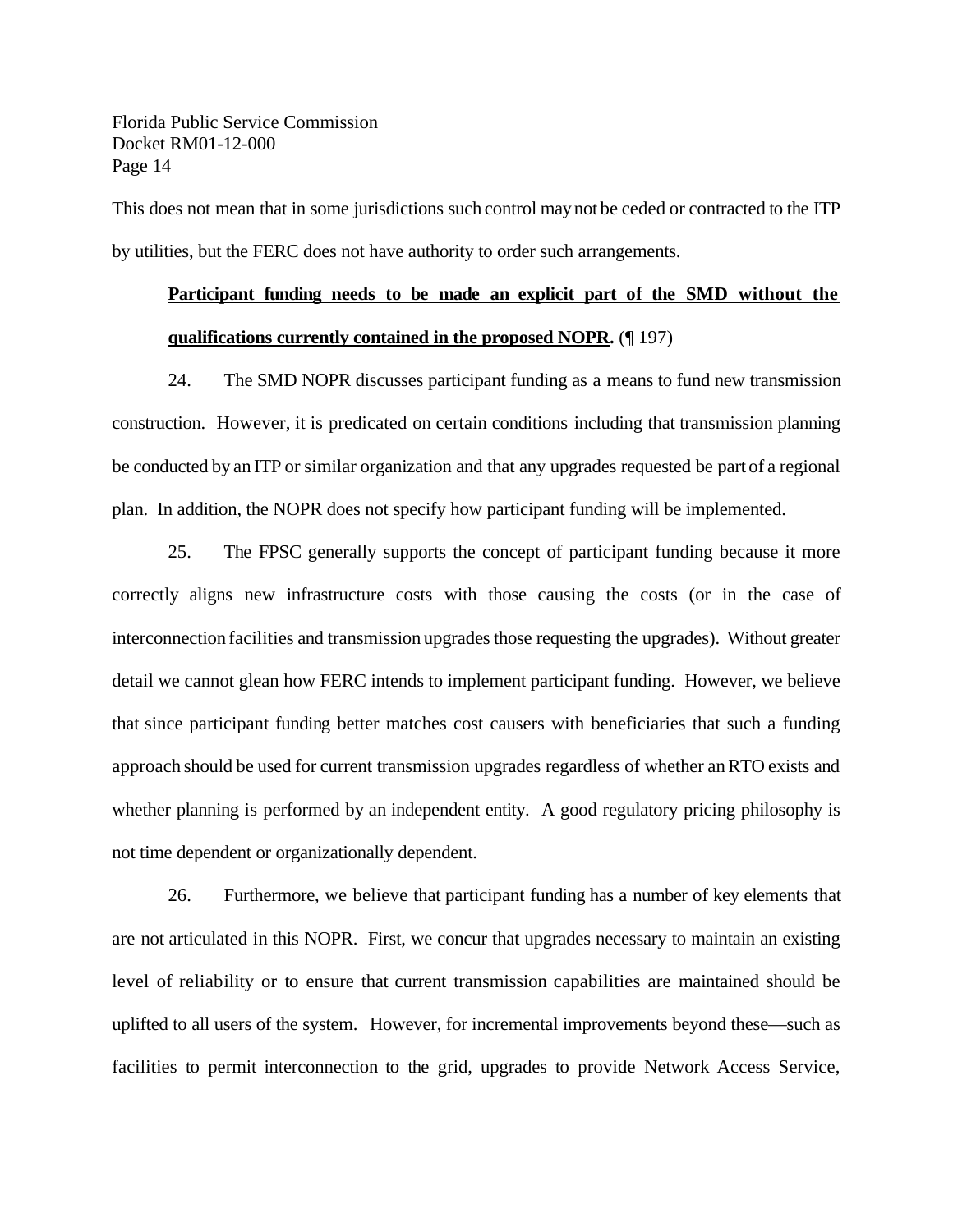upgrades requested to provide wheeling through or wheeling out requests, or upgrades to reduce congestion cost—the participant requesting the upgrades should be responsible for funding them. In return, all congestion revenue rights associated with these upgrades or, in the case of interregional wheeling requests where CRRs do not apply, all incremental transfer capabilities created by these upgrades should accrue to the party funding the upgrade.

## **Formation of Regional State Advisory Committees is not the optimal mechanism to ensure state input. (¶¶ 551-555)**

27. We are sympathetic to the challenges confronting FERC in designing transmission planning processes when multi-state utilities, commissions, and other siting authorities are involved. We admit that determining the need for, timing of, and cost responsibility for regional system improvements under an ITP-type model is a most formidable problem. We endorse FERC's concept that some type ofregional state advisory committees should be involved. However, we believe the processes for developing participation mechanisms for states has not been fleshed out and a number of confounding issues must be resolved before a formal mechanism is instituted.

28. We have given extensive thought to various multi-state concepts and are mindful of the legal and administrative complications that are associated with such entities. While we believe that some kind of advisory role may be helpful to ITPs for purposes of coordination and planning, the RSAC cannot be delegated any authority—nor can the ITP assume any authority—that is state jurisdictional with respect to generation and transmission planning without specific state legislative authority. Thus, while FERC can certainly promote and encourage advisory functions between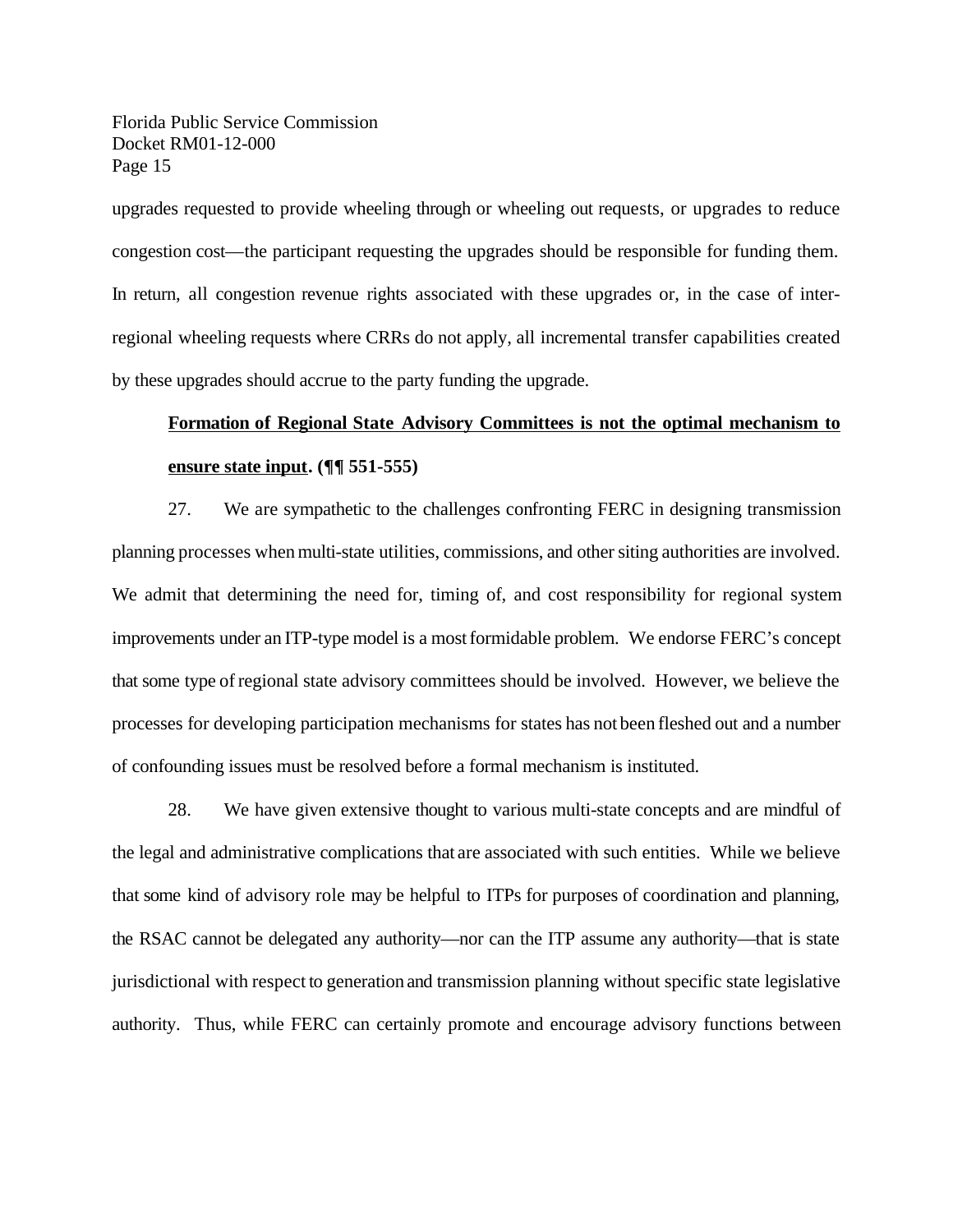states, these states cannot be ordered to participate, and more importantly, cannot have a decisional role without specific authority from the states.

29. Multi-state transmission siting offers a good example where MSE or RSACs could play a helpful role and, with the appropriate state delegated authority, could have a decisional role instead of an advisory one. For example, FERC clearly has no authority over the siting process for new transmission facilities, yet in many cases such facilities may involve multiple states in the case of long distance transmission lines. In this case, then some kind of decisional process with the attendant administrative due process safeguards could be helpful.

30. Additionally, the FPSC believes that there is another mechanism for the FERC to benefit from both the detailed knowledge and staff expertise of the states. Section 209 of the Federal Power Act delineates the FERC authority to refer matters to a Joint Board. The Board could act as a bridge between the FERC and States to address and provide joint FERC-state recommendations on major policy issues with multi-state implications. We view the Joint Board concept as a means to address knotty state/federal jurisdictional issues such as standardized market design or multi-state transmission siting and, at the same time, permits the flexilibity of regional diffences to be fully incorporated into the policy results. This method could help eliminate some of the problems with the "one size fits all" approach that characterizes much of the SMD NOPR.

31. The Joint Board structure would also allow the FERC to leverage both the resources and knowledge of individual commissions in achieving the goal of seamless, robust, regional markets. Near consensus exists among all the states as to the desirability of such markets. It is unfortunate that the FERC is expending substantial political capital and creating unnecessary delays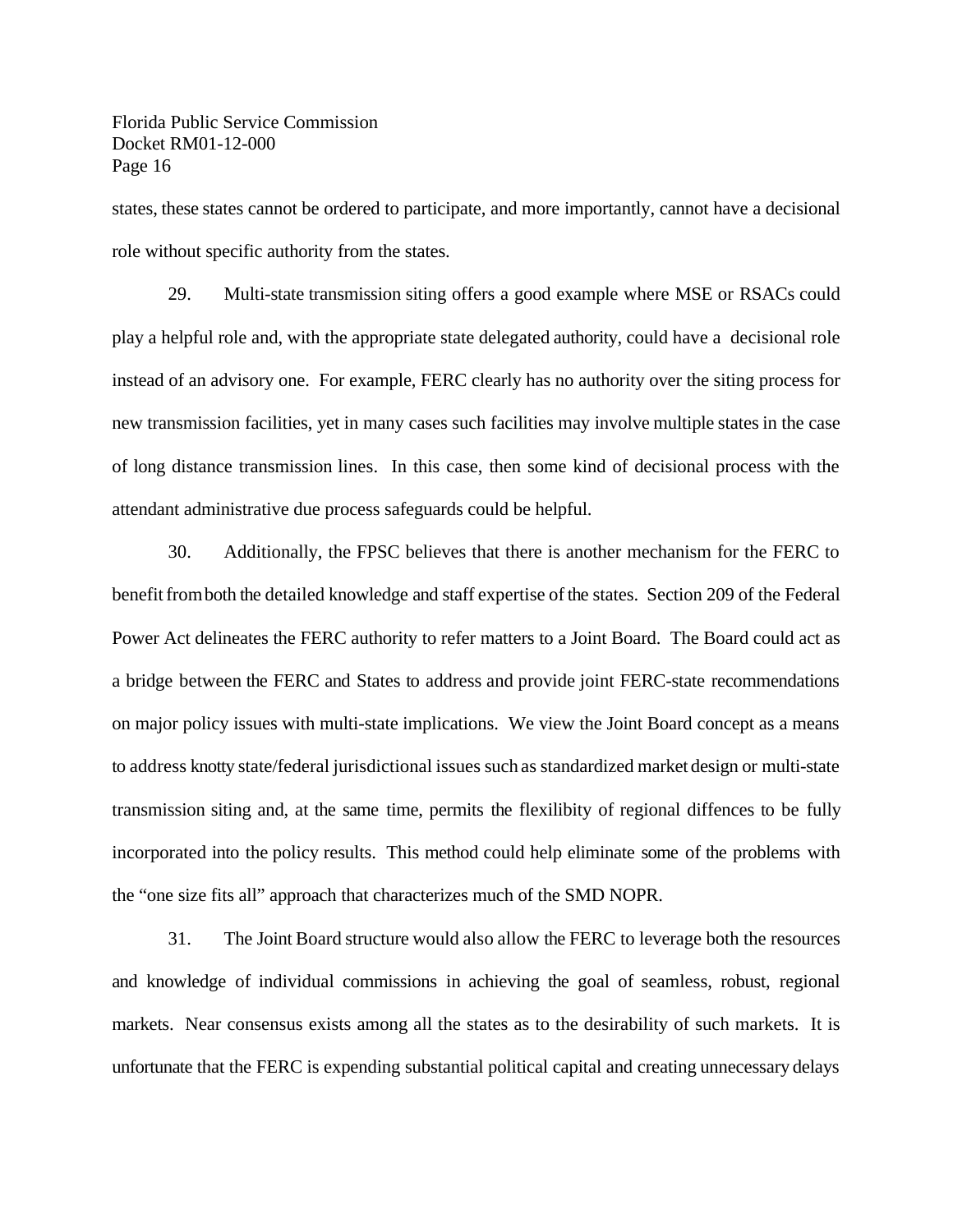so it can impose a single, federal designed market model on all regions of the country despite legitimate differences among those regions.

## **The FERC framework for market monitoring should be finalized and the market monitor should be functional prior to the implementation of SMD. (¶¶ 429-454)**

32. In light of the California experience, we believe that market mitigation and monitoring are needed to establish oversight and confidence in the wholesale market. We need to emphasize, however, that the FERC's philosophies on market design appear to be more fully developed than the methodologies for evaluating and mitigating market power. We would request that the FERC keep market design and market power analysis and mitigation on a parallel path. We strongly believe that new markets should not be implemented prior to FERC putting in place appropriate market monitoring and market power mitigation enforcement.

## **The elimination of access charges for wheel throughs and wheel outs is not cost justified. (¶¶ 170, 179-188)**

33. The elimination of access charges on wheel through transaction leads to cost shifting. To the extent that costs are incurred by the wheeling entity, we believe the transmission customer should know ahead of time what the tariffed charges are and pay those costs directly to the wheeling entity. A patchwork system of credits or other means of compensating the wheeling entity adds unneeded complexity to an already complex market model. Due to the impacts of cost shifting, FERC should conduct a proceeding where a more complete proposal is offered to show why elimination of access charges is cost justified.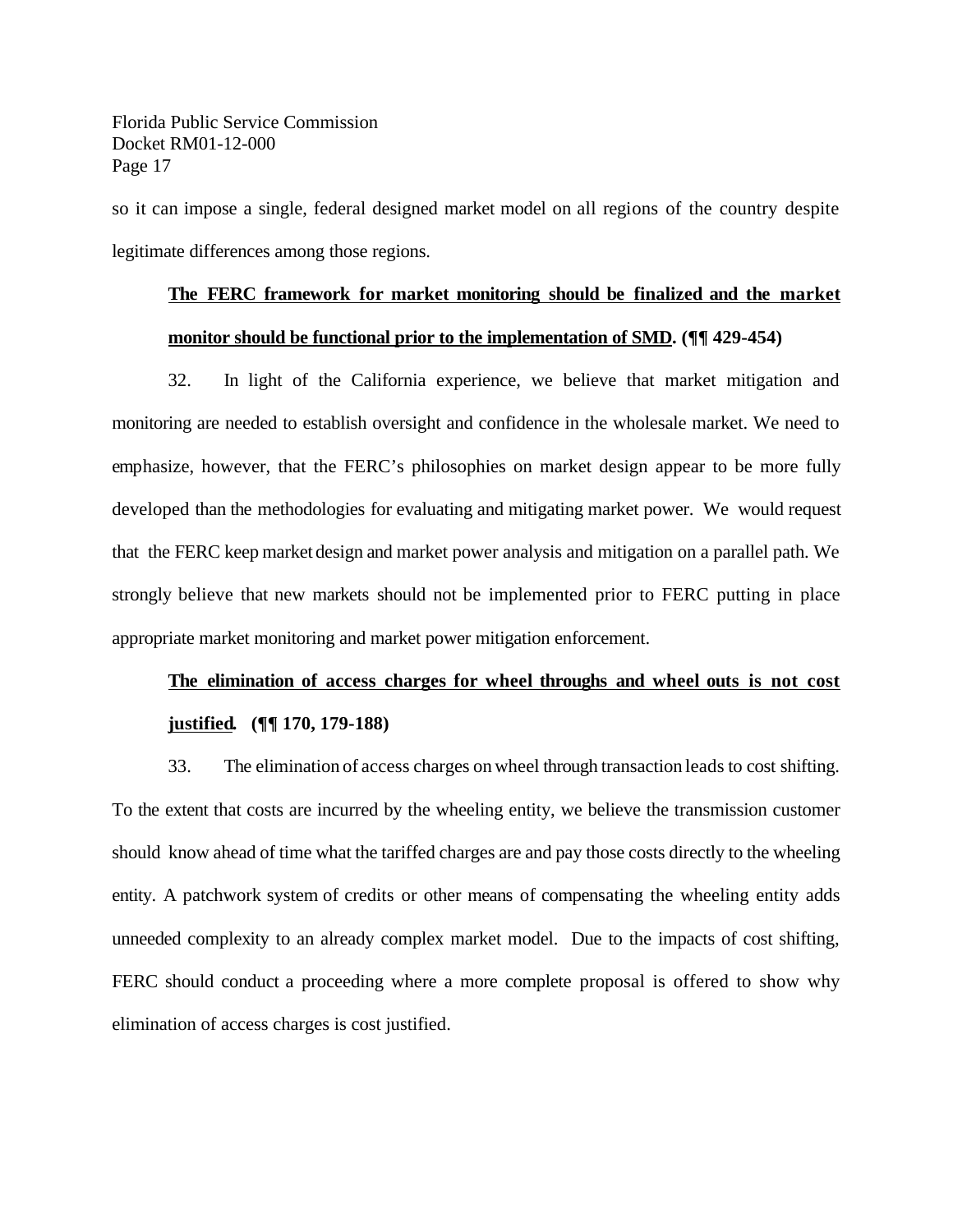## **The FERC should recognize regional differences and existing state authority over load shedding and curtailment procedures.**

34. Currently, load shedding and curtailment procedures are developed for inclusion in individual network operating agreements. The FERC proposes to make these procedures uniform and included in the SMD tariff. FERC also believes thatthe majority of constraints will be resolved through LMP-based congestion management. This leads FERC to deduce that Transmission Loading Relief events, where operators may curtail transactions over congested points in the system, will be reduced if not eliminated. FERC proposes that if curtailment is required and cannot be resolved through the congestion management system, the ITP should curtail customers whose transactions contribute to the constraint on a pro rata basis. FERC also proposes that to the extent the ITP is not able to schedule all requests for transmission service made through the day-ahead market, customers with CRRs for their requested receipt/delivery points should be scheduled first. Further, the ITP can assess a penalty for failure to curtail if a transmission customer fails to curtail after reasonable notice.

35. The FERC should recognize and allow for incorporation of any regional differences and established practices regarding such procedures. It is yet to be determined that LMP will provide long-term solutions to a constrained path. Curtailing transactions on a pro-rata basis is another example of FERC's broadening of its jurisdiction over bundled retail transmission.

### **Specific Requests of the Florida Public Service Commission**

Wherefore, the FPSC expresses concerns with the jurisdictional over-reaching ofthe NOPR. This intrudes on our ability to protect retail ratepayers. We specifically ask for the following: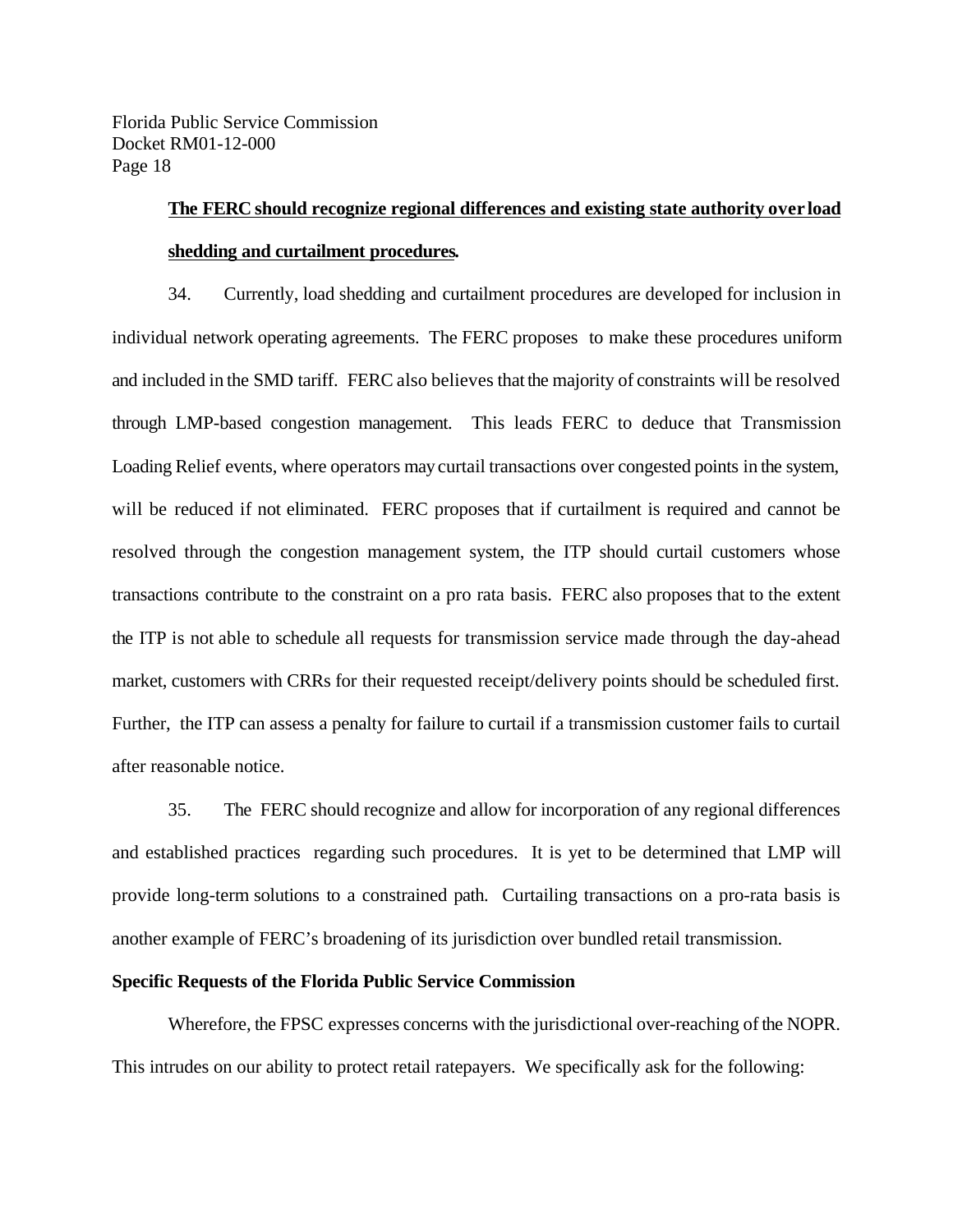- Prior to implementing new rules, the FERC should demonstrate economic benefits to occur as a result of the SMD NOPR.
- Proposed Rule  $35.35$  (c)(2)(i) should be changed to read: Applicability. Upon a formal finding by the FERC that a public utility that owns, controls or operates facilities used for the transmission of electric energy in interstate commerce has engaged in undue discrimination unrelated to statutory obligations imposed on it by state law or rule, that public utility must comply with the requirement of this rule by (date to be prescribed by the FERC).
- Proposed Rule 35.37 on generation resource adequacy should be deleted in its entirety.
- All references to the ITP being required to have operational control ofdemand side resources should be deleted.
- Participant funding needs to be made an explicit part of the SMD without the qualifications currently contained in the proposed NOPR.
- Formation of Regional State Advisory Committees is not the optimal mechanism to ensure state input. Instead, we believe the existing authority for a Federal-State Joint Board is a better approach.
- The framework for market monitoring should be finalized and the market monitor should be functional prior to the implementation of Standard Market Design.
- The elimination of access charges for wheel throughs and wheel outs is not cost justified. Due to the impacts of cost shifting, FERC should conduct a proceeding where a more complete proposal is offered to show why elimination of access charges is cost justified.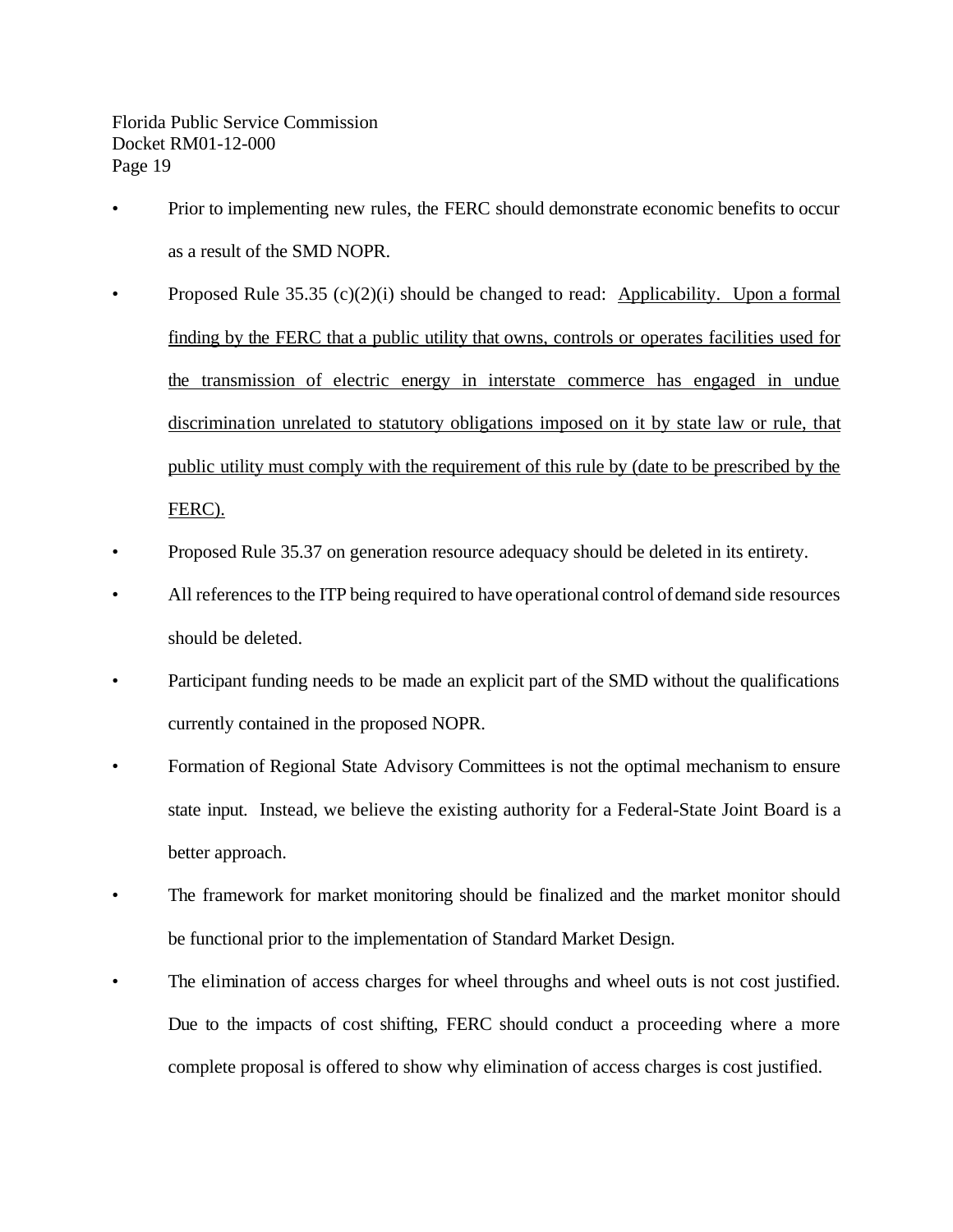• The FERC should recognize regional differences and existing state authority over load

shedding and curtailment procedures.

Respectfully submitted,

 $/ s /$ 

Cynthia B. Miller, Esquire Office of Federal and Legislative Liaison

FLORIDA PUBLIC SERVICE COMMISSION 2540 Shumard Oak Boulevard Tallahassee, Florida 32399-0850 (850) 413-6082

DATED: October 28, 2002